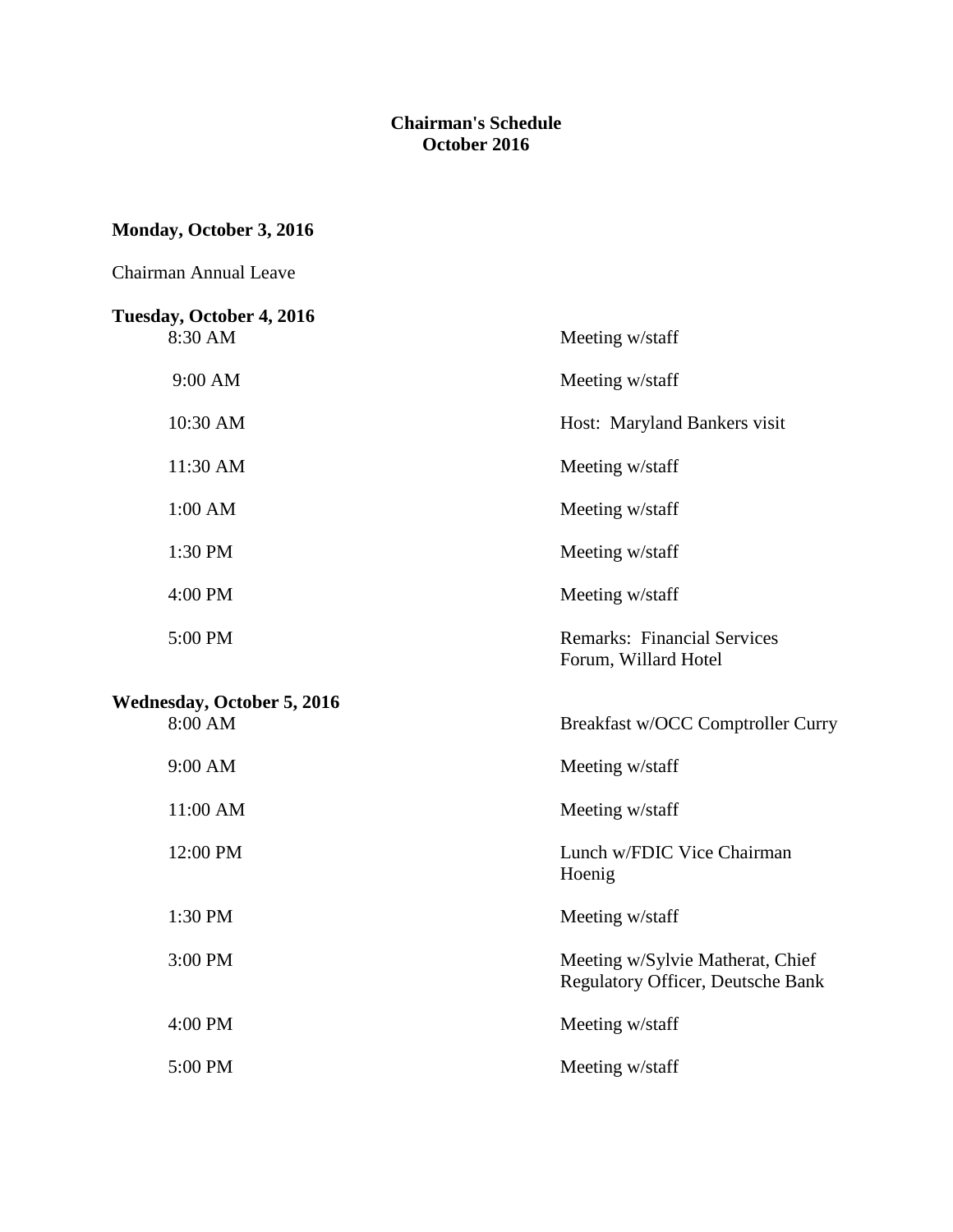| 5:30 PM                              | Meeting w/staff                                                                                        |
|--------------------------------------|--------------------------------------------------------------------------------------------------------|
| Thursday, October 6, 2016<br>8:30 AM | Meeting w/staff                                                                                        |
|                                      |                                                                                                        |
| 9:00 AM                              | Meeting w/staff                                                                                        |
| 9:30 AM                              | Meeting w/staff                                                                                        |
| 10:30 AM                             | <b>Attend Financial Services Authority</b><br>(UK) Hosted Luncheon, IMF                                |
| 3:00 PM                              | Meeting w/Axel Weber and Sergio<br>Emotti, UBS; John McFarlane,<br>Barclays; and Douglas Flint, HSBS   |
| 4:00 PM                              | Meeting w/staff                                                                                        |
| 5:30 PM                              | Meeting w/Mr. Ryozo Himino, Vice<br>Minister for International Affairs,<br><b>JFSA</b>                 |
| Friday, October 7, 2016<br>8:00 AM   | <b>Attend Financial Stability Board</b><br>(FSB) meeting, IMF                                          |
| 9:30 AM                              | Meeting w/staff                                                                                        |
| 10:00 AM                             | Meeting w/staff                                                                                        |
| 11:00 AM                             | Meeting w/Ana Botin, Chairman and<br>Jose Cantera, Group CEO, Santander                                |
| 12:00 PM                             | Lunch w/FRB Governor Tarullo and<br><b>OCC Comptroller Curry</b>                                       |
| 1:30 PM                              | Meeting w/Sam Woods, Deputy<br>Governor, and Kayleigh Guinan,<br>Private Secretary, Bank of<br>England |
| 2:30 PM                              | Meeting w/Mr. Jeroen Dijsselbloem,<br>Minister of Finance of the<br>Netherlands and Chairman of the    |

Eurogroup, Mr. Hans Vijlbrief,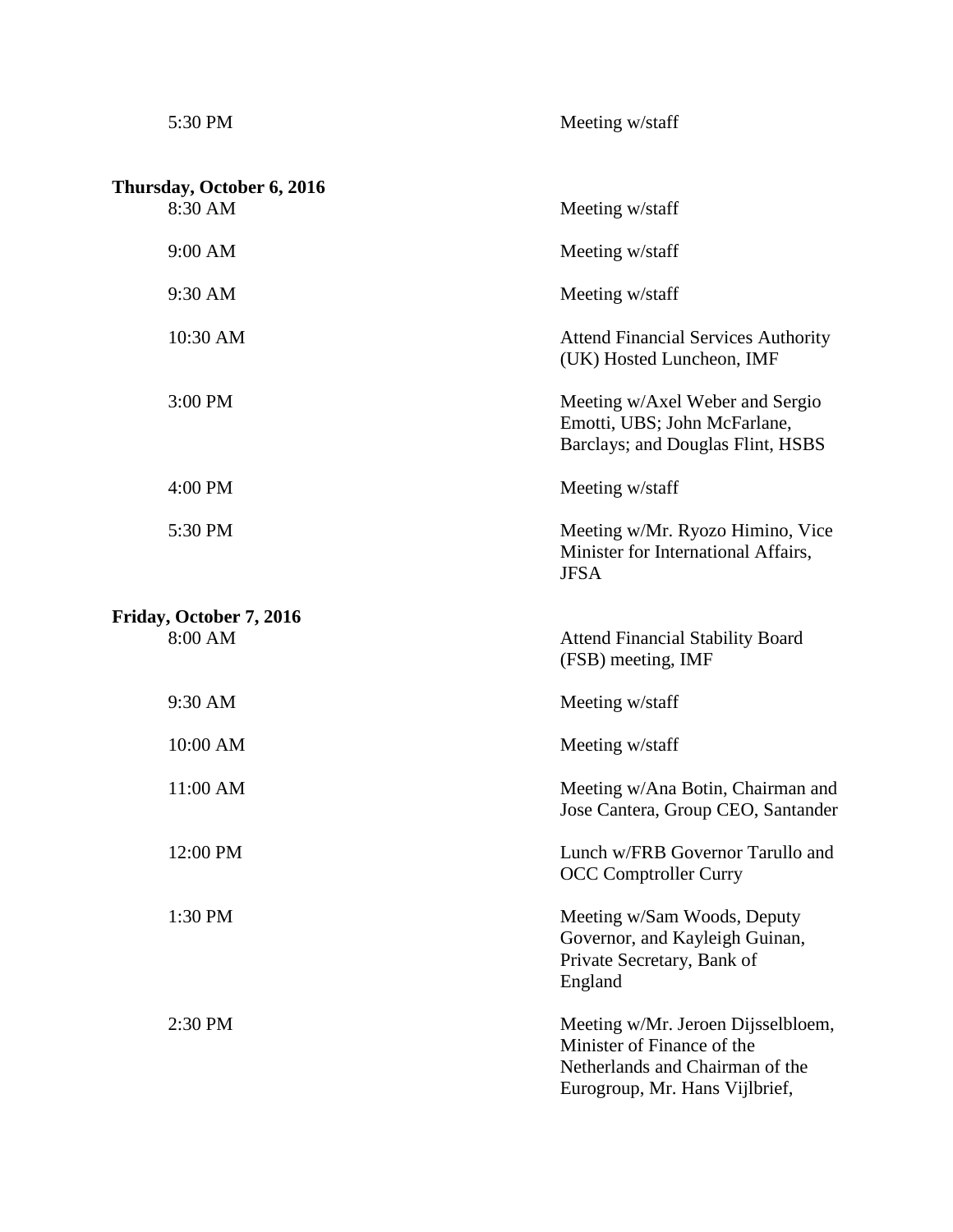| Treasurer General of Ministry of    |
|-------------------------------------|
| Finance, and Allard Postma,         |
|                                     |
|                                     |
| Meeting w/Dr. Levin Holle, Director |
| General, Financial Markets Policy   |
| Department, Federal Ministry of     |
|                                     |
|                                     |
|                                     |

# **Monday, October 10, 2016**

#### **FEDERAL HOLIDAY**

| $8:00 AM - 1:00 PM$                  | <b>Attend Trilateral Principals Level</b><br>Exercise, FDIC |
|--------------------------------------|-------------------------------------------------------------|
| Tuesday, October 11, 2016<br>8:00 AM | Meeting w/staff                                             |
| 9:00 AM                              | Meeting w/staff                                             |
| 9:30 AM                              | Meeting w/staff                                             |
| 10:00 AM                             | Meeting w/staff                                             |
| 10:30 AM                             | Meeting w/staff                                             |
| 11:00 AM                             | Meeting w/staff                                             |
| 12:00 PM                             | Attend lunch at OCC                                         |
| 1:30 PM                              | Meeting w/OCC Comptroller Curry                             |
| 3:00 PM                              | Meeting w/OCC Comptroller Curry<br>and CFTC Chairman Massad |
| 3:30 PM                              | Meeting w/staff                                             |

# **Wednesday, October 12, 2016**

Chairman on Leave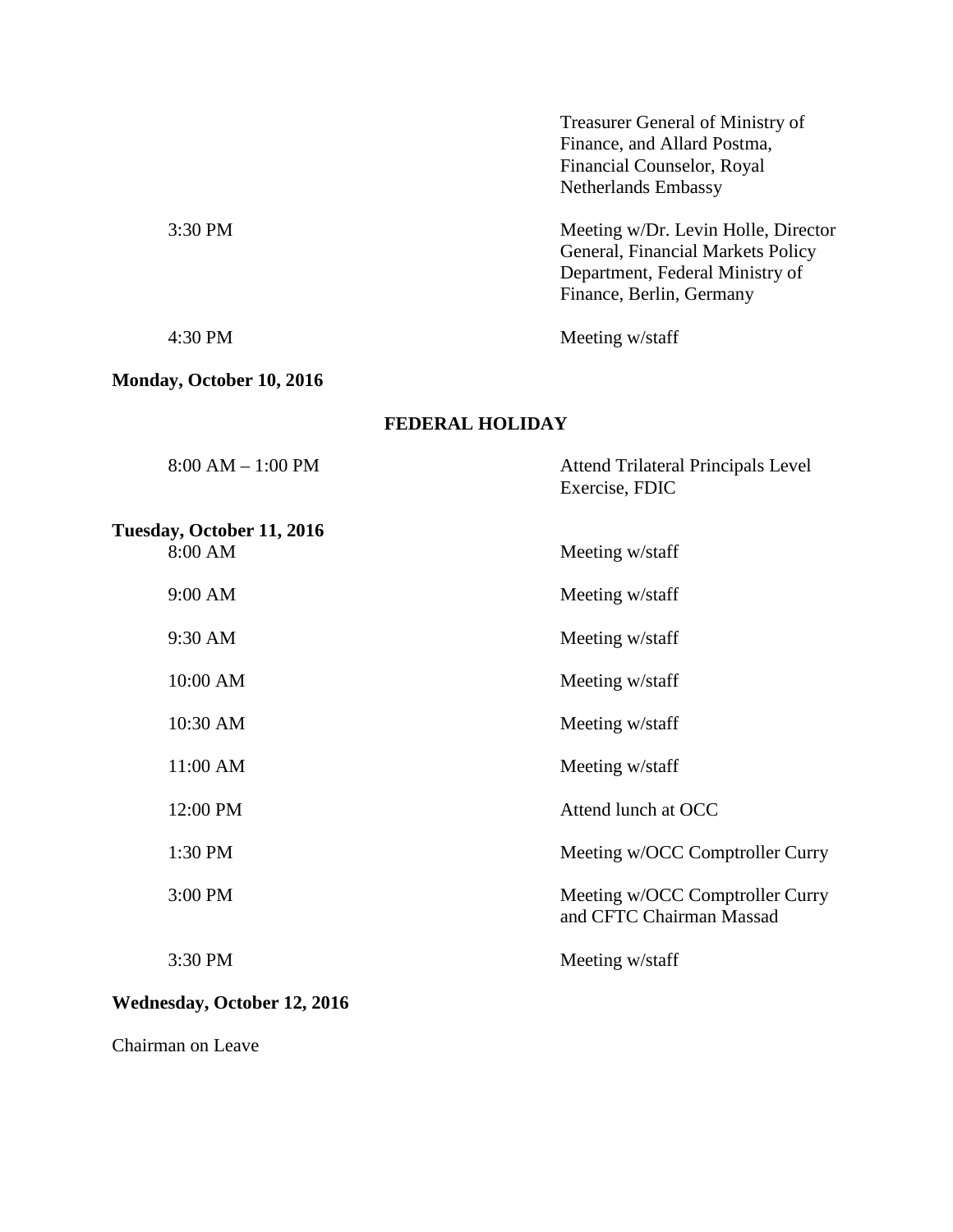| Thursday, October 13, 2016<br>8:00 AM | Meeting w/staff                                         |
|---------------------------------------|---------------------------------------------------------|
| 8:30 AM                               | Meeting w/staff                                         |
| 9:00 AM                               | Meeting w/staff                                         |
| 10:00 AM                              | Meeting w/staff                                         |
| 11:00 AM                              | Meet w/Bharat Masrani/President &<br>CEO, TD Bank Group |
| 12:00 PM                              | Lunch w/Antonio Weiss, US<br>Treasury                   |
| 1:30 PM                               | Meeting w/staff                                         |
| 2:00 PM                               | Meeting w/staff                                         |
| 2:30 PM                               | Meeting w/staff                                         |
| 3:30 PM                               | Meeting w/staff                                         |
| 4:00 PM                               | Meeting w/staff                                         |
| 5:00 PM                               | Meeting w/staff                                         |
| Friday, October 14, 2016<br>11:00 AM  | Attend Sheila E. Bair Auditorium<br>Dedication, FDIC    |
| 2:30 PM                               | Meeting w/staff                                         |
| 3:00 PM                               | Meeting w/staff                                         |
| 3:30 PM                               | Meeting w/staff                                         |
| 4:00 PM                               | Meeting w/staff                                         |
| 4:30 PM                               | Meeting w/staff                                         |
| Monday, October 17, 2016<br>10:30 AM  | Meeting w/staff                                         |
| 11:00 AM                              | Meeting w/staff                                         |
|                                       |                                                         |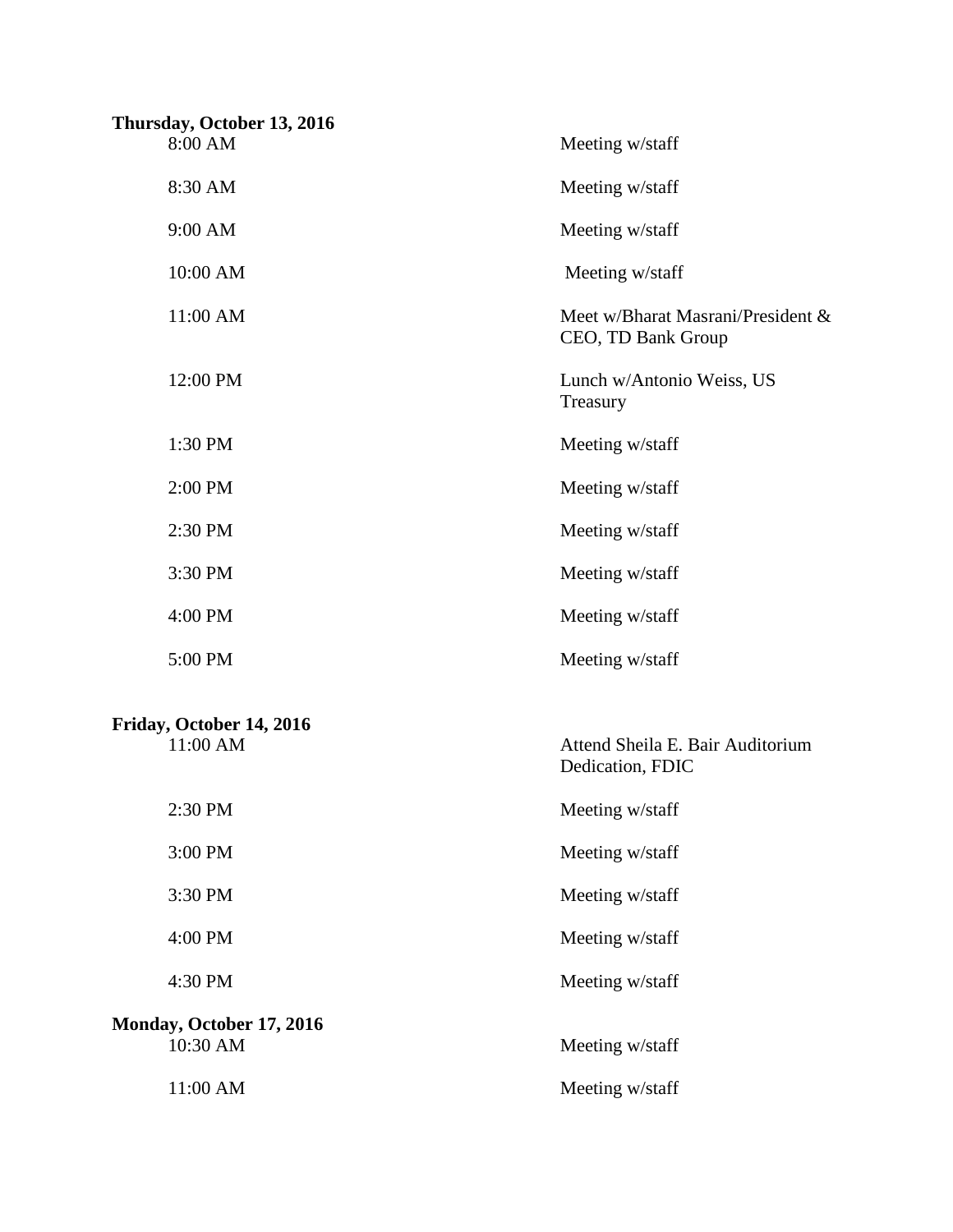| 12:00 PM  | Lunch w/Steve Harris, PCAOB                                                                            |
|-----------|--------------------------------------------------------------------------------------------------------|
| 1:00 PM   | Meeting w/staff                                                                                        |
| 1:30 PM   | Meeting w/staff                                                                                        |
| $2:00$ PM | Meeting w/staff                                                                                        |
| 2:30 PM   | Meeting w/staff                                                                                        |
| 3:00 PM   | Meeting w/staff                                                                                        |
| 3:30 PM   | Meeting w/staff                                                                                        |
| 4:00 PM   | Meeting w/staff                                                                                        |
| 5:30 PM   | Meeting w/Mr. Helmut Ettl and<br>Mr. Klaus Kumpfmueller,<br><b>Austrian Financial Market Authority</b> |

# **Tuesday, October 18, 2016**

Chicago Regional Office Visit

| <b>Wednesday, October 19, 2016</b> |                                   |
|------------------------------------|-----------------------------------|
| 8:30 AM                            | Meeting w/staff                   |
| 10:00 AM                           | <b>Board of Directors Meeting</b> |
| 11:00 AM                           | Meeting w/staff                   |
| 12:00 PM                           | Lunch w/CFPB Director Cordray     |
| 1:30 PM                            | Meeting w/staff                   |
| 2:30 PM                            | Meeting w/staff                   |
| 3:00 PM                            | Meeting w/staff                   |
| 3:30 PM                            | Meeting w/staff                   |
| 4:30 PM                            | Meeting w/staff                   |
| 5:00 PM                            | Meeting w/staff                   |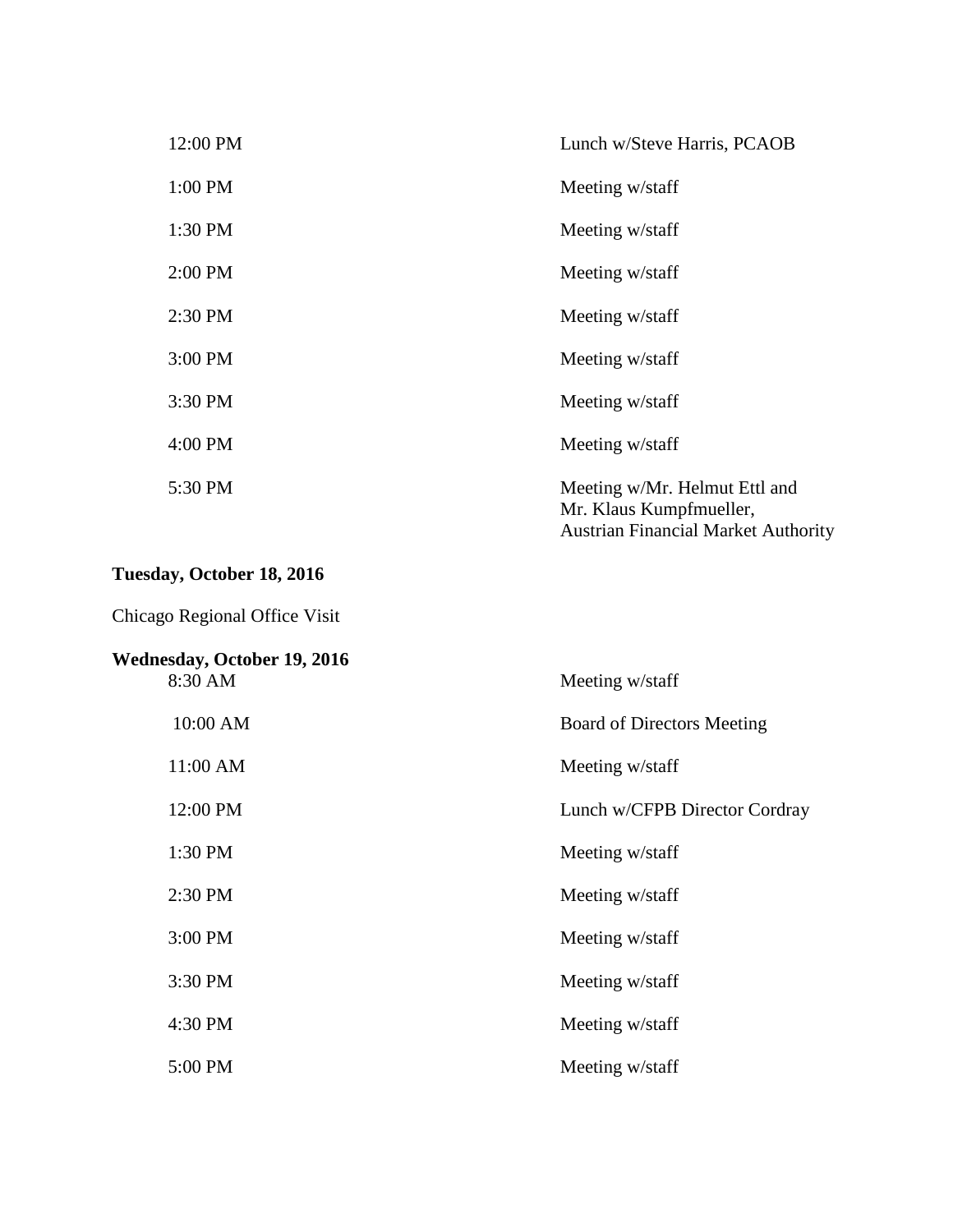| 6:00 PM                               | <b>Attend FDIC Advisory Committee</b><br>on Economic Inclusion Reception                    |
|---------------------------------------|---------------------------------------------------------------------------------------------|
|                                       |                                                                                             |
| Thursday, October 20, 2016<br>9:00 AM | <b>Attend FDIC Advisory Committee</b><br>on Economic Inclusion                              |
| 11:00 AM                              | Attend meeting hosted by US<br>Treasury Secretary Lew re: Financial<br>Sector cybersecurity |
| 4:00 PM                               | Meeting w/staff                                                                             |
| 5:00 PM                               | <b>Attend Reception-Youth Savings</b><br>Pilot Symposium, FDIC                              |
|                                       |                                                                                             |
| Friday, October 21, 2016<br>7:30 AM   | Meeting w/Secretary Lew, US<br>Treasury                                                     |
| 8:30 AM                               | Remarks, Youth Savings Pilot<br>Symposium, FDIC                                             |
| 10:30 AM                              | Meeting w/staff                                                                             |
| 12:00 PM                              | Meeting w/staff                                                                             |
| 1:00 PM                               | Meeting w/staff                                                                             |
| 1:30 PM                               | Meeting w/staff                                                                             |
| 2:00 PM                               | Meeting w/staff                                                                             |
| 2:30 PM                               | Meeting w/staff                                                                             |
| 3:00 PM                               | Meeting w/staff                                                                             |
| 3:30 PM                               | Meeting w/staff                                                                             |
| 4:00 PM                               | Meeting w/staff                                                                             |
| 5:00 PM                               | Meeting w/staff                                                                             |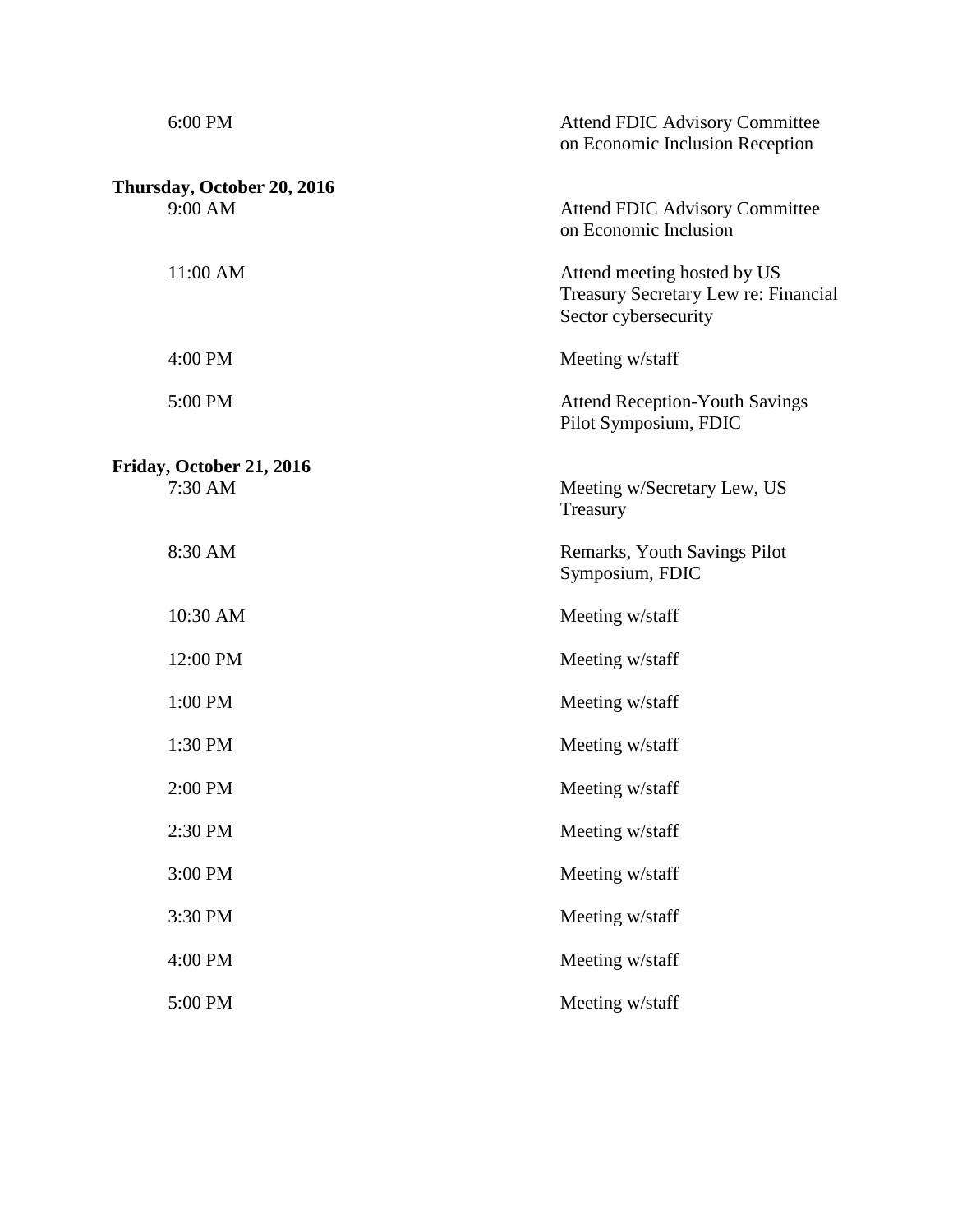#### **Monday, October 24, 2016**

Travel to New York: Meeting w/Volcker Alliance

| Tuesday, October 25, 2016 |                                      |
|---------------------------|--------------------------------------|
| 8:30 AM                   | Meeting w/staff                      |
| $9:00$ AM                 | <b>Host: Wisconsin Bankers Visit</b> |
| 10:00 AM                  | Meeting w/staff                      |
| 10:30 AM                  | Meeting w/staff                      |
| $3:30$ AM                 | Meeting w/staff                      |
| 4:30 PM                   | Meeting w/staff                      |
| 5:30 PM                   | Meeting w/staff                      |

## **Wednesday, October 26, 2016**

Travel to Dallas: Regional Office Visit

## **Thursday, October 27, 2016**

Travel Texas A&M: Undergraduate Banking Roundtable

| 5:30 PM                             | Meeting w/staff                                                                             |
|-------------------------------------|---------------------------------------------------------------------------------------------|
| Friday, October 28, 2016<br>9:00 AM | Meeting w/staff                                                                             |
| 10:15 AM                            | Meeting w/staff                                                                             |
| 12:30 AM                            | Meeting w/staff                                                                             |
| 2:00 PM                             | Meeting w/Commissioner Drew<br>Breakspear, Florida Office of<br><b>Financial Regulation</b> |
| 3:00 PM                             | Meeting w/staff                                                                             |
| 4:30 PM                             | Meeting w/staff                                                                             |
| 5:00 PM                             | Meeting w/staff                                                                             |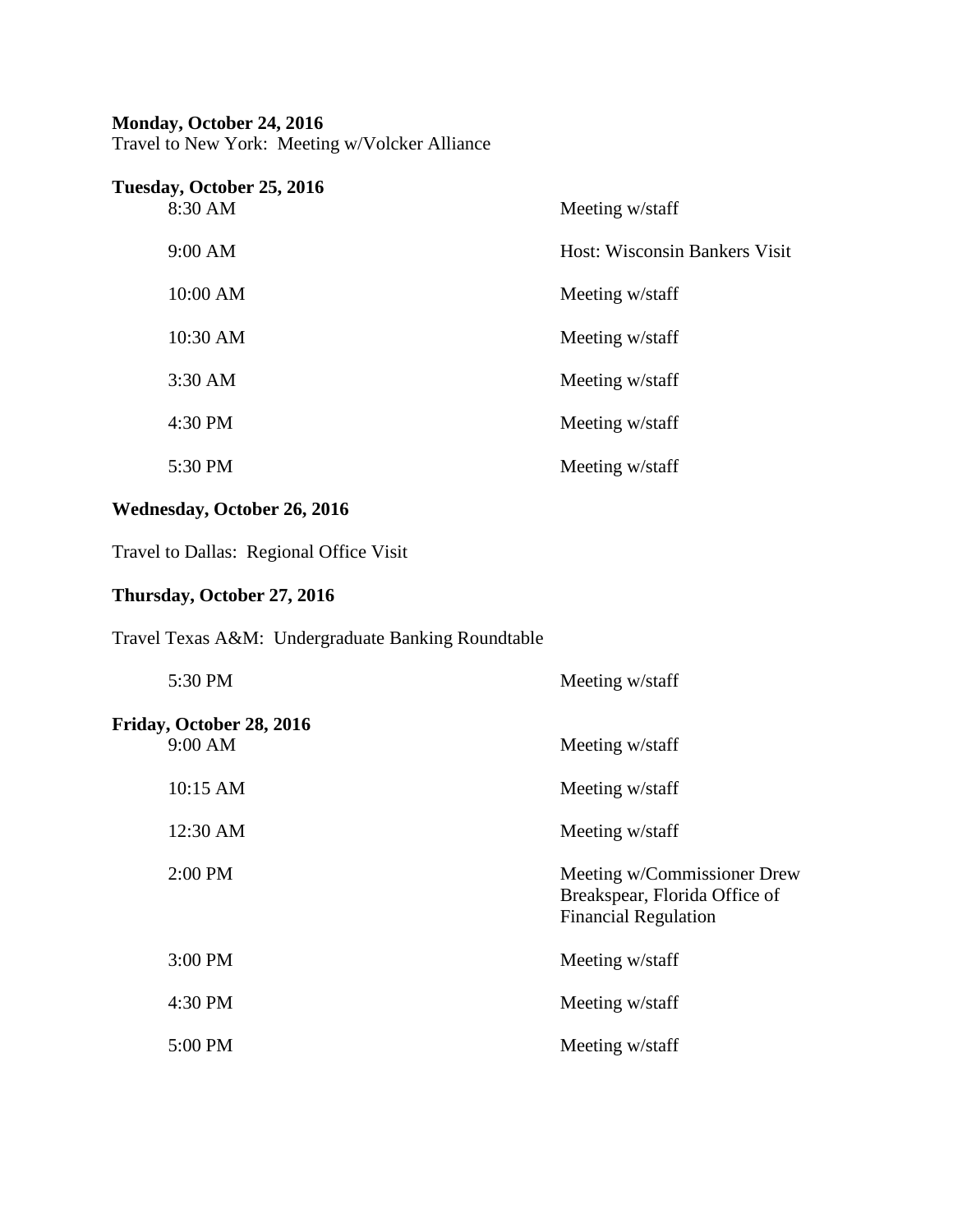| Monday, October 31, 2016 |                                                 |
|--------------------------|-------------------------------------------------|
| 9:00 AM                  | Meeting w/staff                                 |
| 10:00 AM                 | Meeting w/staff                                 |
| 10:30 AM                 | Meeting w/staff                                 |
| 11:30 AM                 | Meeting w/staff                                 |
| 12:00 PM                 | Meeting w/staff                                 |
| 12:30 PM                 | Meeting w/staff                                 |
| 1:00 PM                  | Meeting w/staff                                 |
| 3:00 PM                  | Meeting w/staff                                 |
| 3:30 PM                  | Meeting w/staff                                 |
| 4:00 PM                  | Meeting w/Harvey Schwartz, COO<br>Goldman Sachs |
| 5:00 PM                  | Meeting w/staff                                 |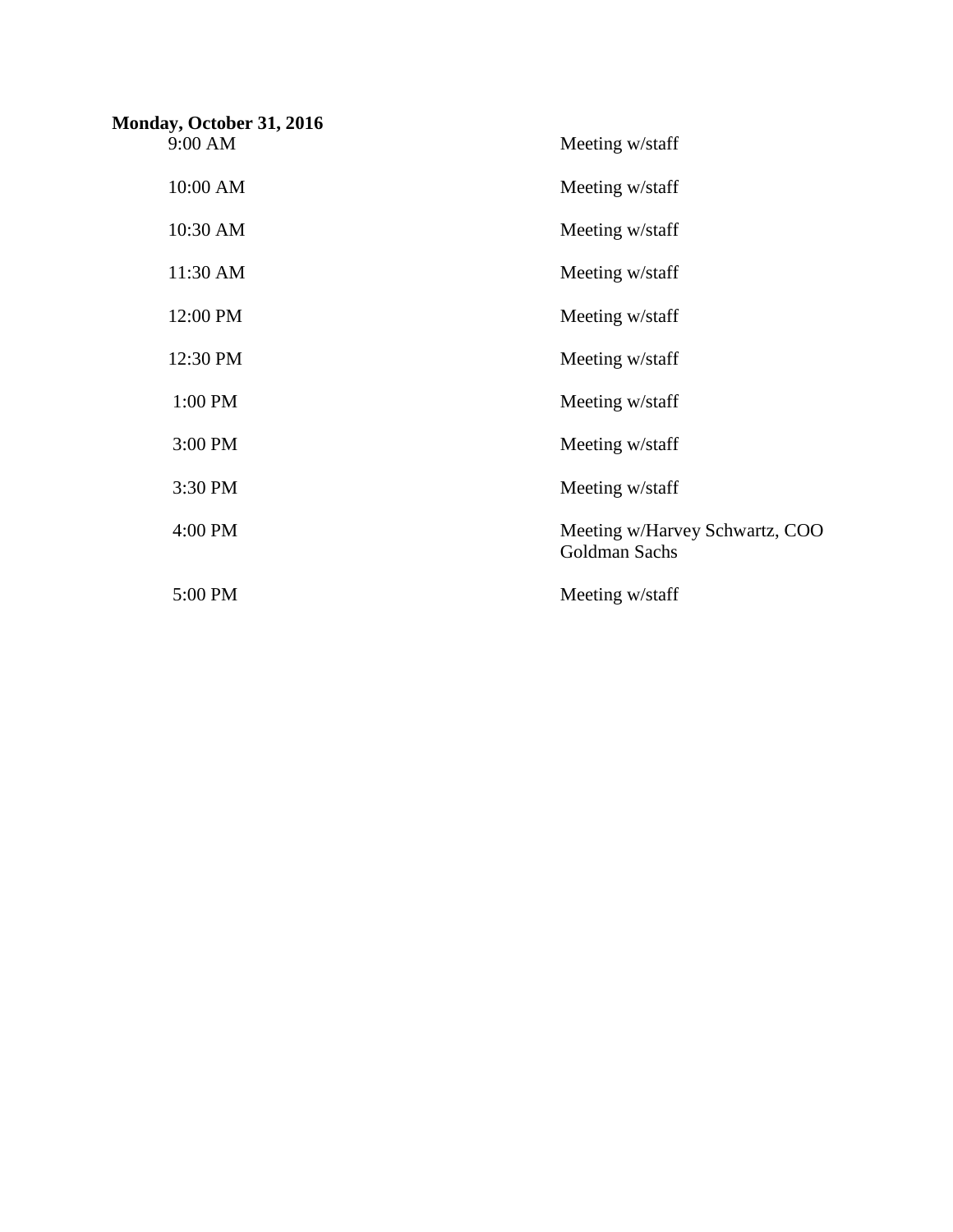#### **Chairman's Schedule November 2016**

| Tuesday, November 1, 2016                                               |                                                                                         |  |  |
|-------------------------------------------------------------------------|-----------------------------------------------------------------------------------------|--|--|
| 8:00 AM                                                                 | Meeting w/staff                                                                         |  |  |
| 9:30 AM                                                                 | Meeting w/staff                                                                         |  |  |
| 10:00 AM                                                                | Meeting w/staff                                                                         |  |  |
| 10:30 AM                                                                | Meeting w/staff                                                                         |  |  |
| 11:00 AM                                                                | Meeting w/staff                                                                         |  |  |
| 12:00 PM                                                                | Lunch w/OCC Comptroller Curry                                                           |  |  |
| Official travel to Ann Arbor, Michigan for Lecture - November 1-2, 2016 |                                                                                         |  |  |
| Return from travel Nov 2, 2016                                          |                                                                                         |  |  |
| 5:30 PM                                                                 | <b>Attend FDIC Advisory Committee</b><br>on Community Banking Reception,<br><b>FDIC</b> |  |  |
| Thursday, November 3, 2016                                              |                                                                                         |  |  |
| 8:30 AM                                                                 | Meeting w/staff                                                                         |  |  |
| 9:00 AM                                                                 | <b>Attend FDIC Advisory Committee</b><br>on Community Banking                           |  |  |
| 3:00 PM                                                                 | Meeting w/staff                                                                         |  |  |
| Friday, November 4, 2016                                                |                                                                                         |  |  |
| 8:00 AM                                                                 | Breakfast w/Paul Nash, Chief of<br>Staff, OCC                                           |  |  |
| 9:30 AM                                                                 | Meeting w/staff                                                                         |  |  |
| 10:30 AM                                                                | Meeting w/staff                                                                         |  |  |
| 11:00 AM                                                                | Meeting w/staff                                                                         |  |  |
| 12:00 PM                                                                | Lunch w/Jon Rymer, Lynch<br>Consultants                                                 |  |  |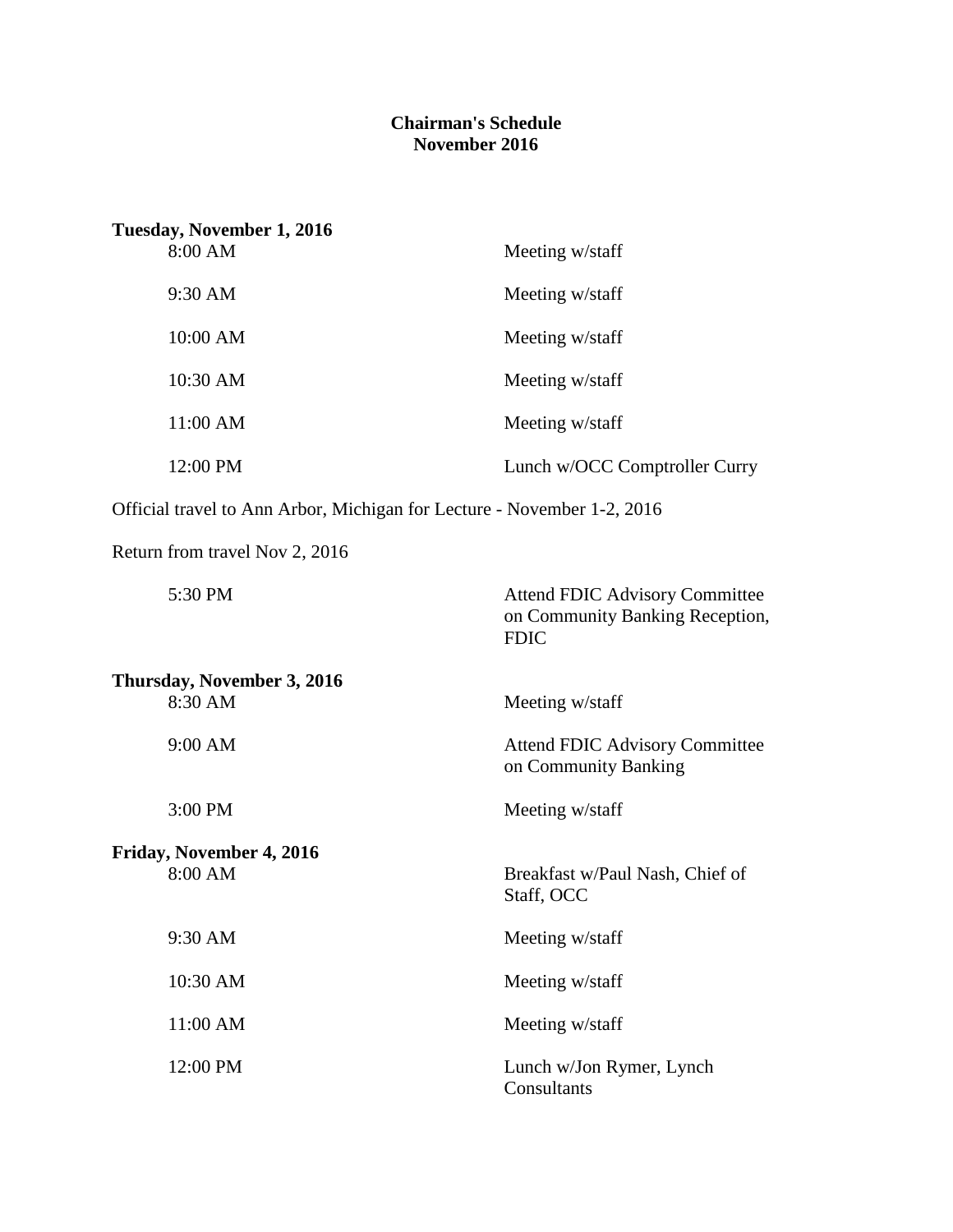| 1:30 PM                              | Meeting w/staff                                                  |
|--------------------------------------|------------------------------------------------------------------|
| 2:30 PM                              | Meeting w/staff                                                  |
| 3:00 PM                              | Meeting w/staff                                                  |
| 5:00 PM                              | Meeting w/staff                                                  |
| Monday, November 7, 2016<br>8:00 AM  | Breakfast w/Jim Wigand<br>and Jim Milstein, Milstein and Co.     |
| 9:00 AM                              | Meeting w/staff                                                  |
| 9:30 AM                              | Meeting w/staff                                                  |
| 10:15 AM                             | Meeting w/staff                                                  |
| 12:00 PM                             | Lunch w/FRB Governor Tarullo and OCC<br><b>Comptroller Curry</b> |
| 1:30 PM                              | Meeting w/staff                                                  |
| 4:00 PM                              | Meeting w/staff                                                  |
| 4:30 PM                              | Meeting w/staff                                                  |
| 5:30 PM                              | Meeting w/staff                                                  |
| Tuesday, November 8, 2016<br>9:00 AM | Meeting w/staff                                                  |
| 11:30 AM                             | Meeting w/staff                                                  |
| 12:00 PM                             | Meeting w/staff                                                  |
| 12:30 PM                             | Meeting w/staff                                                  |
| 1:30 PM                              | Meeting w/staff                                                  |
| 2:30 AM                              | Meeting w/staff                                                  |
| 3:00 PM                              | Meeting w/staff                                                  |
| 3:30 PM                              | Meeting w/staff                                                  |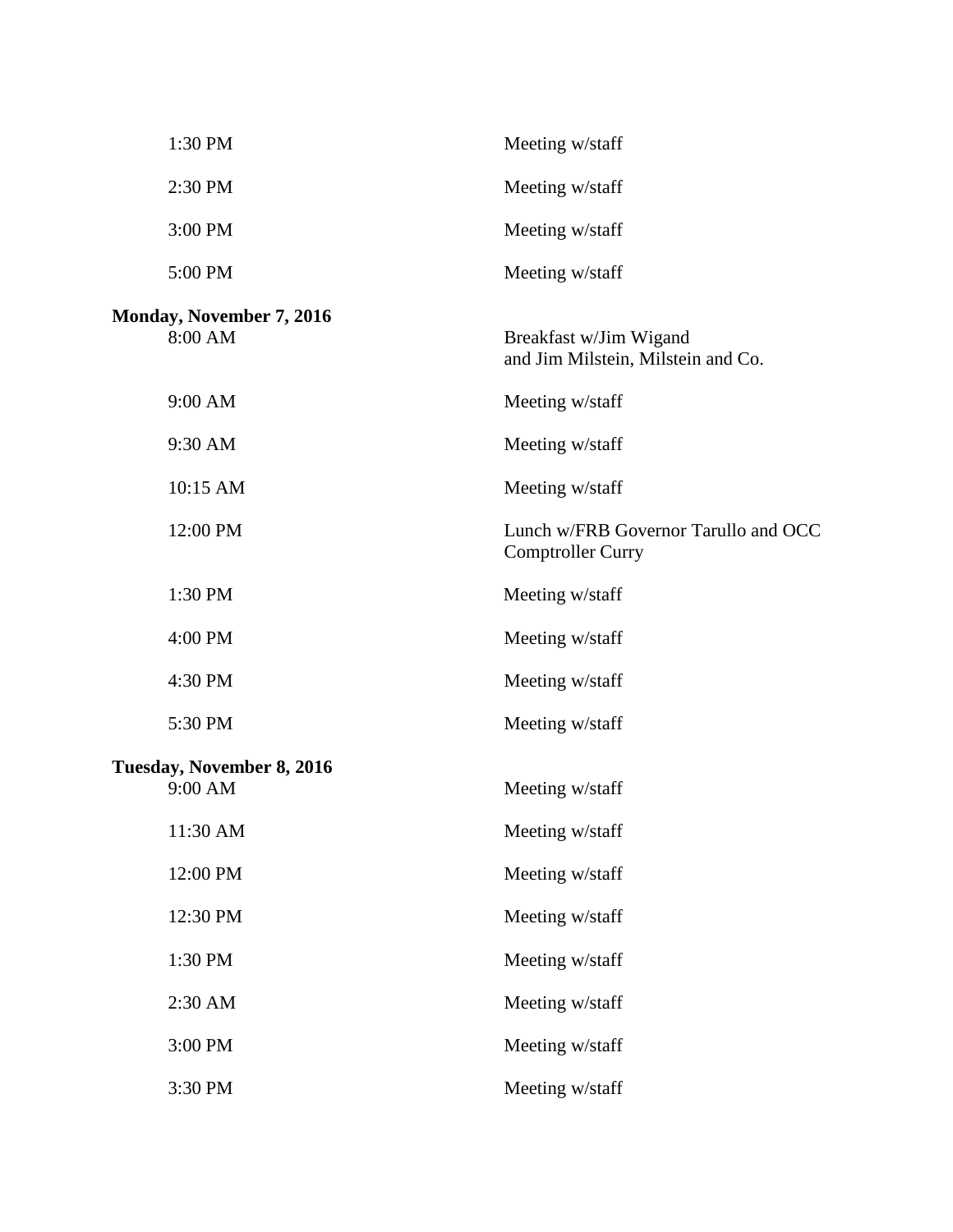| 4:00 PM                                       | Meeting w/FDIC Vice Chairman Hoenig                               |
|-----------------------------------------------|-------------------------------------------------------------------|
| 4:30 PM                                       | Meeting w/staff                                                   |
| 5:30 PM                                       | Meeting w/John Corston, Senior Advisor,<br>Deloitte & Touche, LLP |
| <b>Wednesday, November 9, 2016</b><br>9:00 AM | Meeting w/staff                                                   |
| 11:00 AM                                      | Meeting w/staff                                                   |
| 11:30 AM                                      | Meeting w/staff                                                   |
| 12:00 PM                                      | Meeting w/staff                                                   |
| 12:30 PM                                      | Meeting w/staff                                                   |
| 1:30 PM                                       | Meeting w/staff                                                   |
| 2:00 PM                                       | Meeting w/staff                                                   |
| 3:30 PM                                       | Meeting w/staff                                                   |
| 4:00 PM                                       | Meeting w/staff                                                   |
| 4:30 PM                                       | Meeting w/staff                                                   |
| 5:00 PM                                       | Meeting w/staff                                                   |
| Thursday, November 10, 2016                   | Meeting w/staff                                                   |
| 11:00 AM                                      | Meeting w/staff                                                   |
| 12:00 PM                                      | Meeting w/staff                                                   |
| 1:00 PM                                       | Meeting w/staff                                                   |
| 1:30 PM                                       | Meeting w/staff                                                   |
| 2:00 PM                                       | Meeting w/staff                                                   |
| 3:00 PM                                       | Meeting w/staff                                                   |
| 3:30 PM                                       | Meeting w/staff                                                   |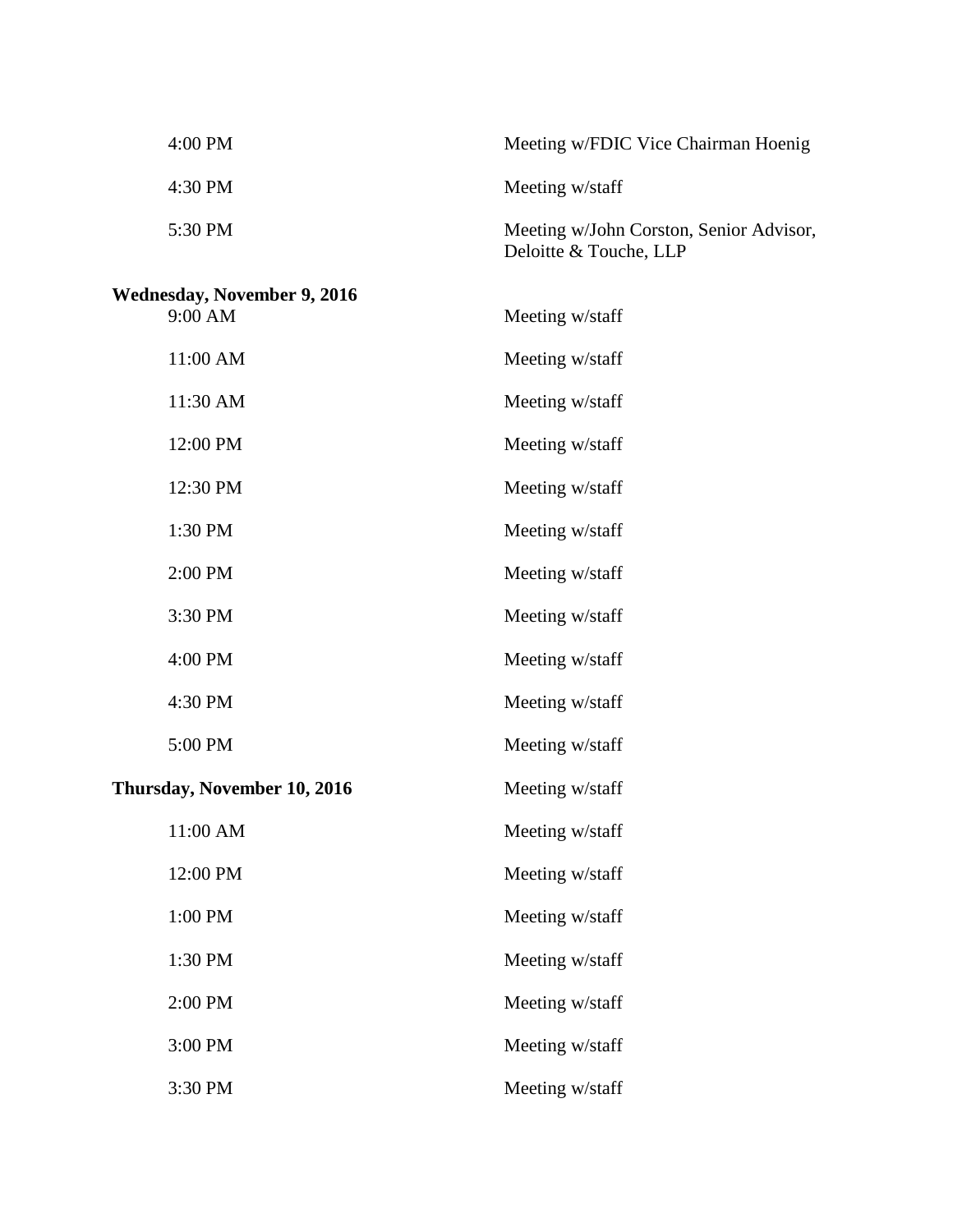4:00 PM Meeting w/staff

**Friday, November 11, 2016**

# **Federal Holiday**

| Monday, November 14, 2016                      |                                                                |
|------------------------------------------------|----------------------------------------------------------------|
| 8:00 AM                                        | Meeting w/staff                                                |
| 11:30 AM                                       | <b>Ethics Training</b>                                         |
| 12:00 PM                                       | Meeting w/staff                                                |
| 12:30 PM                                       | Meeting w/staff                                                |
| 1:30 PM                                        | Meeting w/staff                                                |
| 2:00 PM                                        | Meeting w/staff                                                |
| 5:00 PM                                        | Meeting w/staff                                                |
| 5:30 PM                                        | Meeting w/staff                                                |
| Tuesday, November 15, 2016<br>10:00 AM         | <b>Board of Directors Meeting</b>                              |
| 12:00 PM                                       | Lunch w/CFPB Director Cordray                                  |
| 1:00 PM                                        | Meeting w/staff                                                |
| 2:00 PM                                        | Meeting w/Tim Sloan, CEO, Wells Fargo                          |
| 3:00 PM                                        | Meeting w/staff                                                |
| <b>Wednesday, November 16, 2016</b><br>8:00 AM | Meeting w/staff                                                |
| 10:00 AM                                       | Meeting w/CEO Bruce Van Saun,<br>and Abby Dawes, Citizens Bank |
| 11:00 AM                                       | Meeting w/staff                                                |
| 12:00 PM                                       | Lunch w/FDIC Vice Chairman Hoenig                              |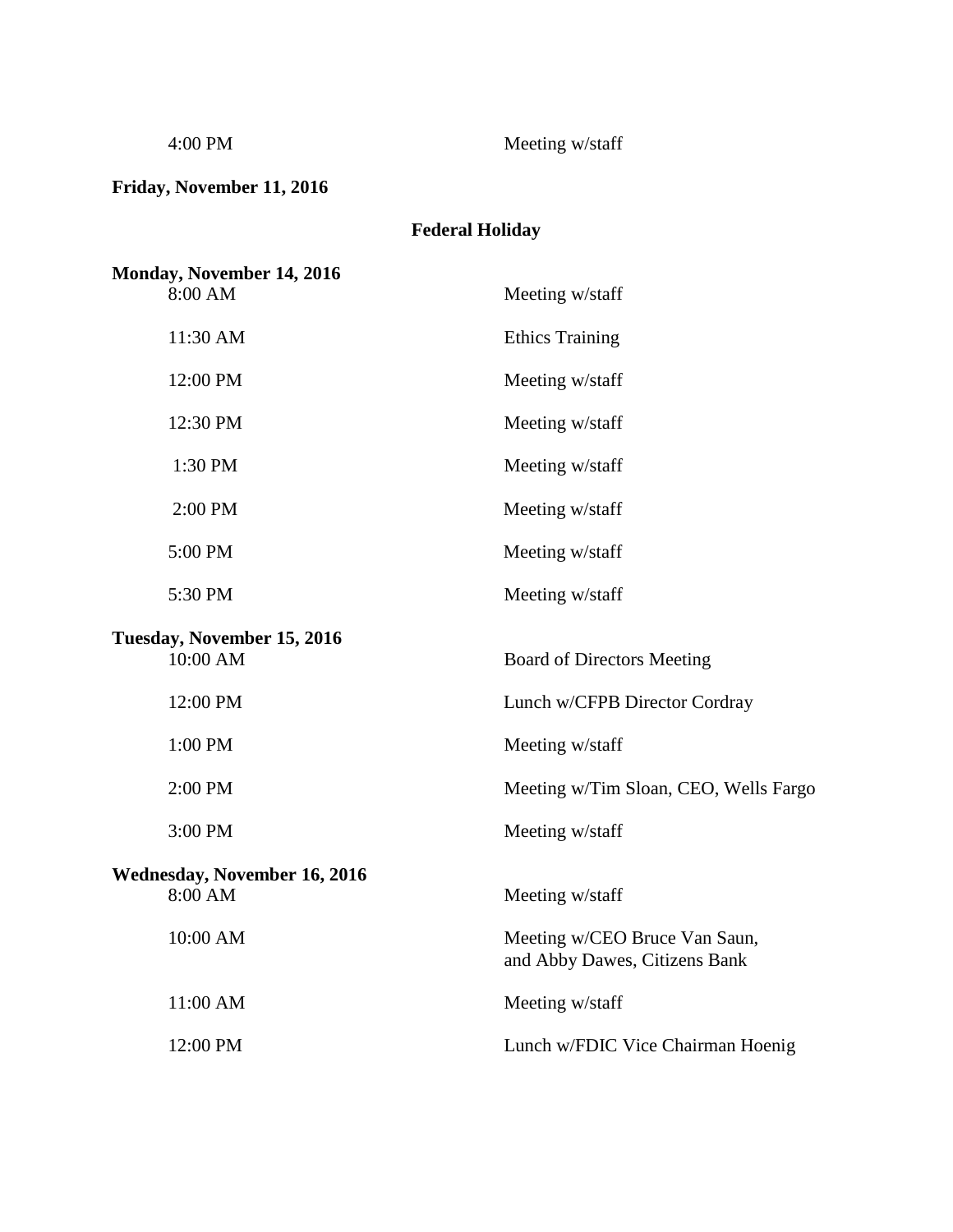| 3:00 PM<br>Attend FSOC Principal's Meeting,<br><b>US</b> Treasury<br>Thursday, November 17, 2016<br>8:00 AM<br>Meeting w/staff<br>Friday, November 18, 2016<br>12:00 PM<br>Lunch w/Julie Roth<br>1:00 PM<br>Meeting w/staff<br>1:30 PM<br>Meeting w/staff<br>3:00 PM<br>Meeting w/staff<br>Attend meeting at the FRB<br>4:30 PM<br>w/Governor Tarullo<br>Monday, November 21, 2016<br>8:00 AM<br>Breakfast w/Eric Spitler, FINRA<br>9:00 AM<br>Meeting w/staff<br>9:30 AM<br>Meeting w/staff<br>10:00 AM<br>Meeting w/staff<br>11:00 AM<br>Meeting w/staff<br>11:30 AM<br>Meeting w/staff<br>12:30 PM<br>Meeting w/staff<br>1:30 PM<br>Meeting w/staff<br>3:00 PM<br>Meeting w/staff<br>3:30 PM<br>Meeting w/staff |  |
|--------------------------------------------------------------------------------------------------------------------------------------------------------------------------------------------------------------------------------------------------------------------------------------------------------------------------------------------------------------------------------------------------------------------------------------------------------------------------------------------------------------------------------------------------------------------------------------------------------------------------------------------------------------------------------------------------------------------|--|
|                                                                                                                                                                                                                                                                                                                                                                                                                                                                                                                                                                                                                                                                                                                    |  |
|                                                                                                                                                                                                                                                                                                                                                                                                                                                                                                                                                                                                                                                                                                                    |  |
|                                                                                                                                                                                                                                                                                                                                                                                                                                                                                                                                                                                                                                                                                                                    |  |
|                                                                                                                                                                                                                                                                                                                                                                                                                                                                                                                                                                                                                                                                                                                    |  |
|                                                                                                                                                                                                                                                                                                                                                                                                                                                                                                                                                                                                                                                                                                                    |  |
|                                                                                                                                                                                                                                                                                                                                                                                                                                                                                                                                                                                                                                                                                                                    |  |
|                                                                                                                                                                                                                                                                                                                                                                                                                                                                                                                                                                                                                                                                                                                    |  |
|                                                                                                                                                                                                                                                                                                                                                                                                                                                                                                                                                                                                                                                                                                                    |  |
|                                                                                                                                                                                                                                                                                                                                                                                                                                                                                                                                                                                                                                                                                                                    |  |
|                                                                                                                                                                                                                                                                                                                                                                                                                                                                                                                                                                                                                                                                                                                    |  |
|                                                                                                                                                                                                                                                                                                                                                                                                                                                                                                                                                                                                                                                                                                                    |  |
|                                                                                                                                                                                                                                                                                                                                                                                                                                                                                                                                                                                                                                                                                                                    |  |
|                                                                                                                                                                                                                                                                                                                                                                                                                                                                                                                                                                                                                                                                                                                    |  |
|                                                                                                                                                                                                                                                                                                                                                                                                                                                                                                                                                                                                                                                                                                                    |  |
|                                                                                                                                                                                                                                                                                                                                                                                                                                                                                                                                                                                                                                                                                                                    |  |
|                                                                                                                                                                                                                                                                                                                                                                                                                                                                                                                                                                                                                                                                                                                    |  |
|                                                                                                                                                                                                                                                                                                                                                                                                                                                                                                                                                                                                                                                                                                                    |  |
|                                                                                                                                                                                                                                                                                                                                                                                                                                                                                                                                                                                                                                                                                                                    |  |
| 4:00 PM<br>Meeting w/staff                                                                                                                                                                                                                                                                                                                                                                                                                                                                                                                                                                                                                                                                                         |  |
| 4:30 PM<br>Meeting w/staff                                                                                                                                                                                                                                                                                                                                                                                                                                                                                                                                                                                                                                                                                         |  |
| Tuesday, November 22, 2016<br>9:00 AM<br>Meeting w/staff                                                                                                                                                                                                                                                                                                                                                                                                                                                                                                                                                                                                                                                           |  |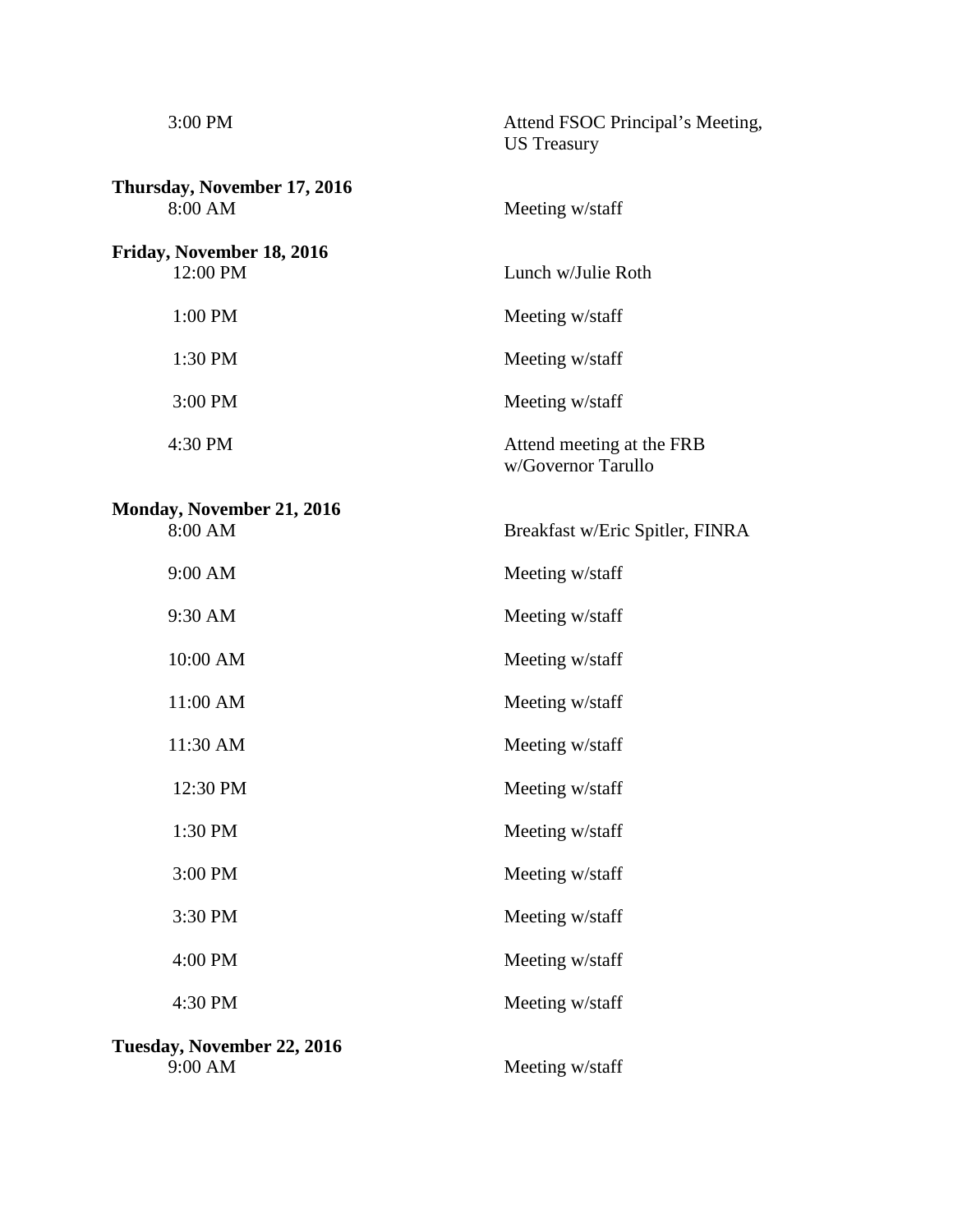| 10:00 AM                                | Meeting w/FDIC Vice Chairman Hoenig  |  |
|-----------------------------------------|--------------------------------------|--|
| 11:00 AM                                | Meeting w/staff                      |  |
| 12:00 PM                                | Lunch w/Pat Mulloy                   |  |
| 1:30 PM                                 | Meeting w/staff                      |  |
| 2:30 PM                                 | Meeting w/Secretary Lew, US Treasury |  |
| 3:30 PM                                 | Meeting w/staff                      |  |
| 4:00 PM                                 | Meeting w/staff                      |  |
| 4:30 PM                                 | Meeting w/staff                      |  |
| 5:00 PM                                 | Meeting w/staff                      |  |
| Wednesday, November 23, 2016<br>8:00 AM | Breakfast w/Romone Penny             |  |
| 10:00 AM                                | Meeting w/staff                      |  |
| 1:00 PM                                 | Meeting w/staff                      |  |
| 1:30 PM                                 | Meeting w/staff                      |  |
| 2:00 PM                                 | Meeting w/staff                      |  |
| Thursday, November 24, 2016             |                                      |  |

## **Federal Holiday**

**Friday, November 25, 2016**

| Monday, November 28, 2016 |                                                            |  |
|---------------------------|------------------------------------------------------------|--|
| 9:00 AM                   | Meeting w/staff                                            |  |
| $9:30 \text{ AM}$         | Meeting w/staff                                            |  |
| 10:00 AM                  | Meeting w/FDIC Vice Chairman Hoenig                        |  |
| 10:30 AM                  | Meeting w/staff                                            |  |
| 12:00 PM                  | Meeting w/Jonathan Pruzan, EVP $\&$<br>CFO, Morgan Stanley |  |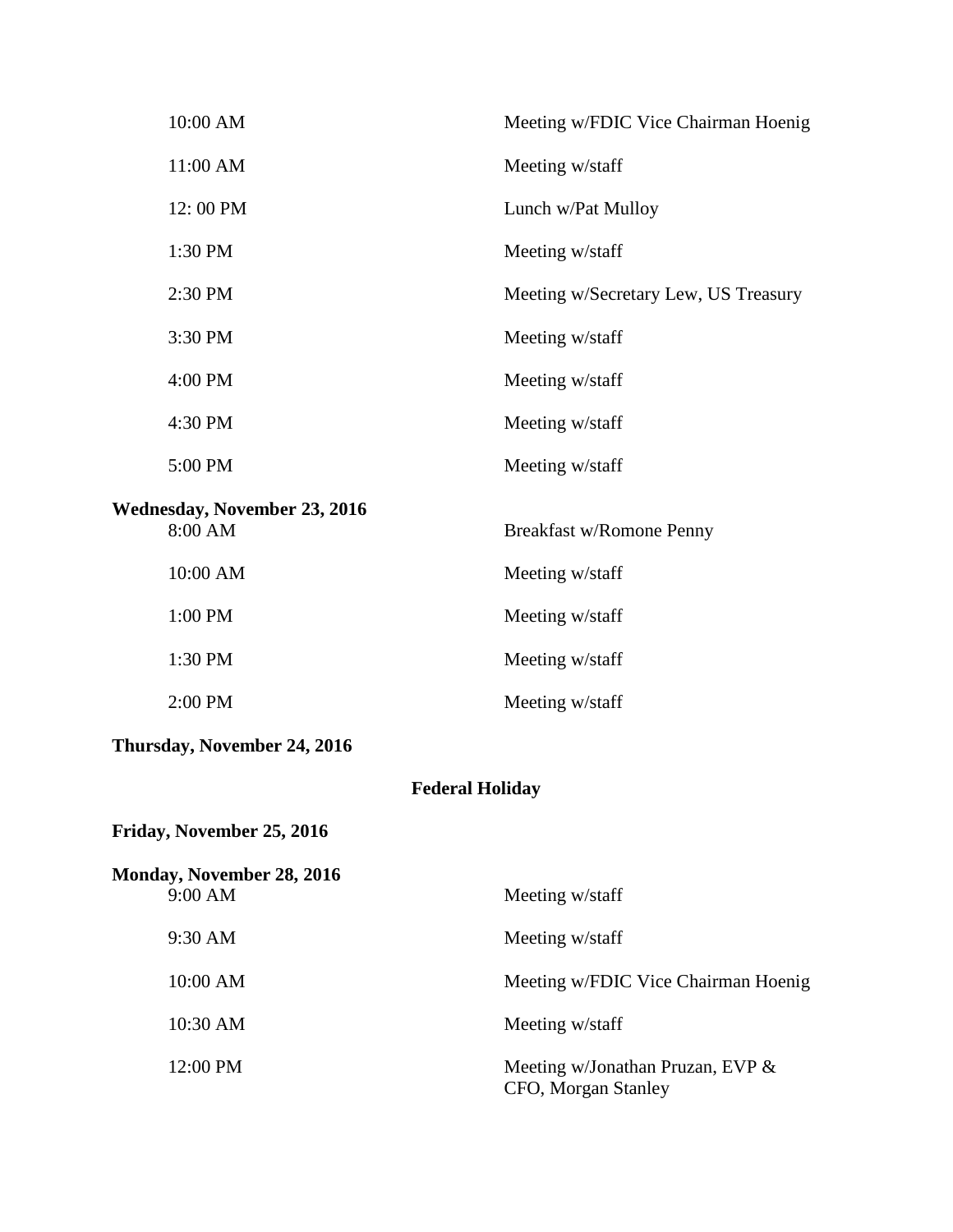| 1:00 PM                               | Meeting w/staff                                              |
|---------------------------------------|--------------------------------------------------------------|
| 1:30 PM                               | Meeting w/staff                                              |
| 2:30 PM                               | Meeting w/staff                                              |
| 3:00 PM                               | Meeting w/staff                                              |
| 3:30 PM                               | Meeting w/staff                                              |
| 4:00 PM                               | Meeting w/staff                                              |
| 5:00 PM                               | Meeting w/staff                                              |
| 5:30 PM                               | Meeting w/staff                                              |
|                                       |                                                              |
| Tuesday, November 29, 2016<br>8:30 AM | Meeting w/staff                                              |
| 10:00 AM                              | <b>QBP Press Conference, FDIC</b>                            |
| 12:00 PM                              | Lunch w/Former Deputy Secretary<br>Sarah Raskin, US Treasury |
| 1:30 PM                               | Meeting w/staff                                              |
| 2:30 PM                               | Meeting w/staff                                              |
| 3:00 PM                               | Meeting w/staff                                              |
| 3:30 PM                               | Meeting w/staff                                              |
| 4:00 PM                               | Meeting w/staff                                              |
| 4:30 PM                               | Meeting w/staff                                              |
| 5:00 PM                               | Meeting w/staff                                              |
| 5:30 PM                               | Meeting w/staff                                              |
| 6:00 PM                               | Meeting w/staff                                              |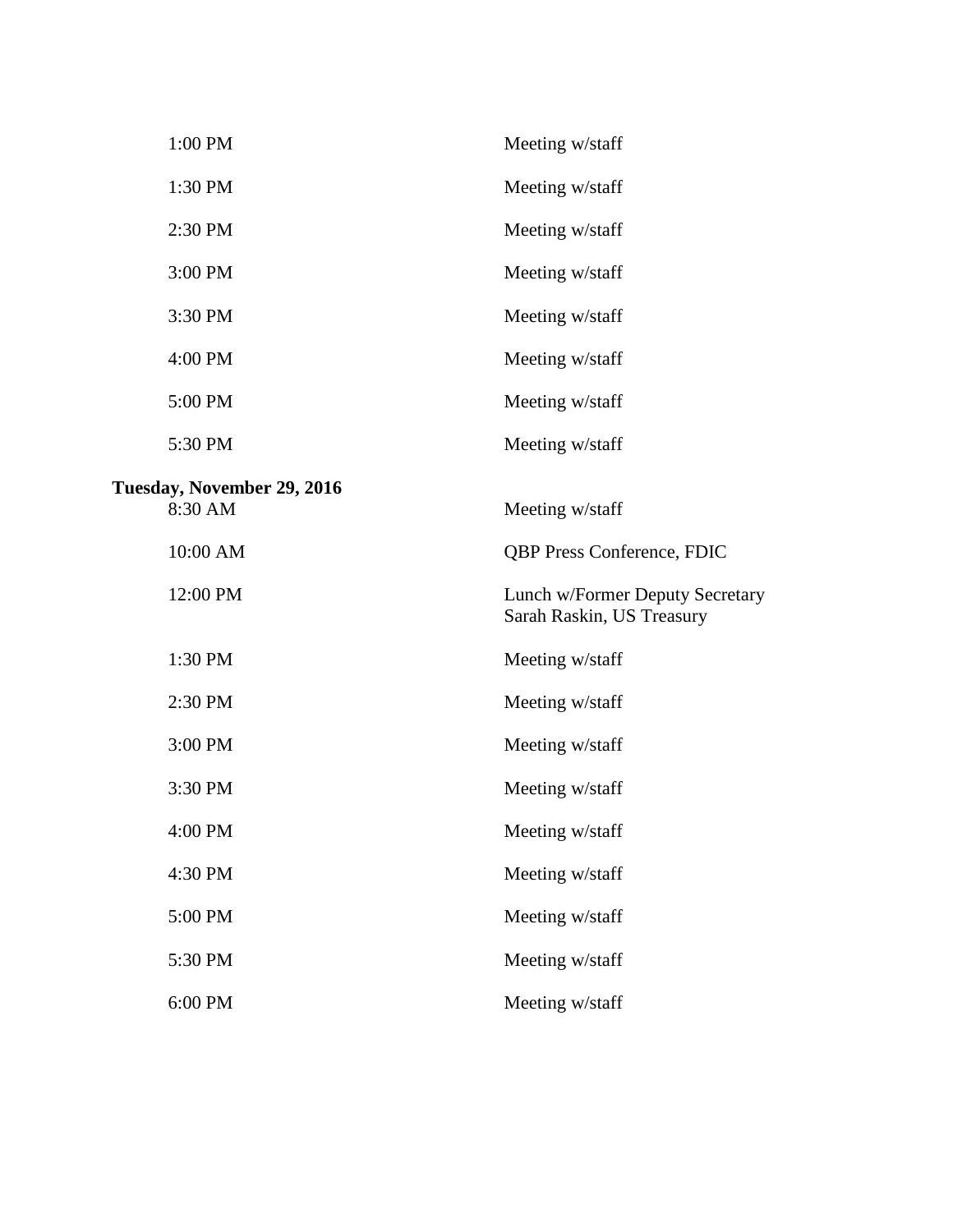# **Wednesday, November 30, 2016**

Travel: Kansas City - Regional Office Visit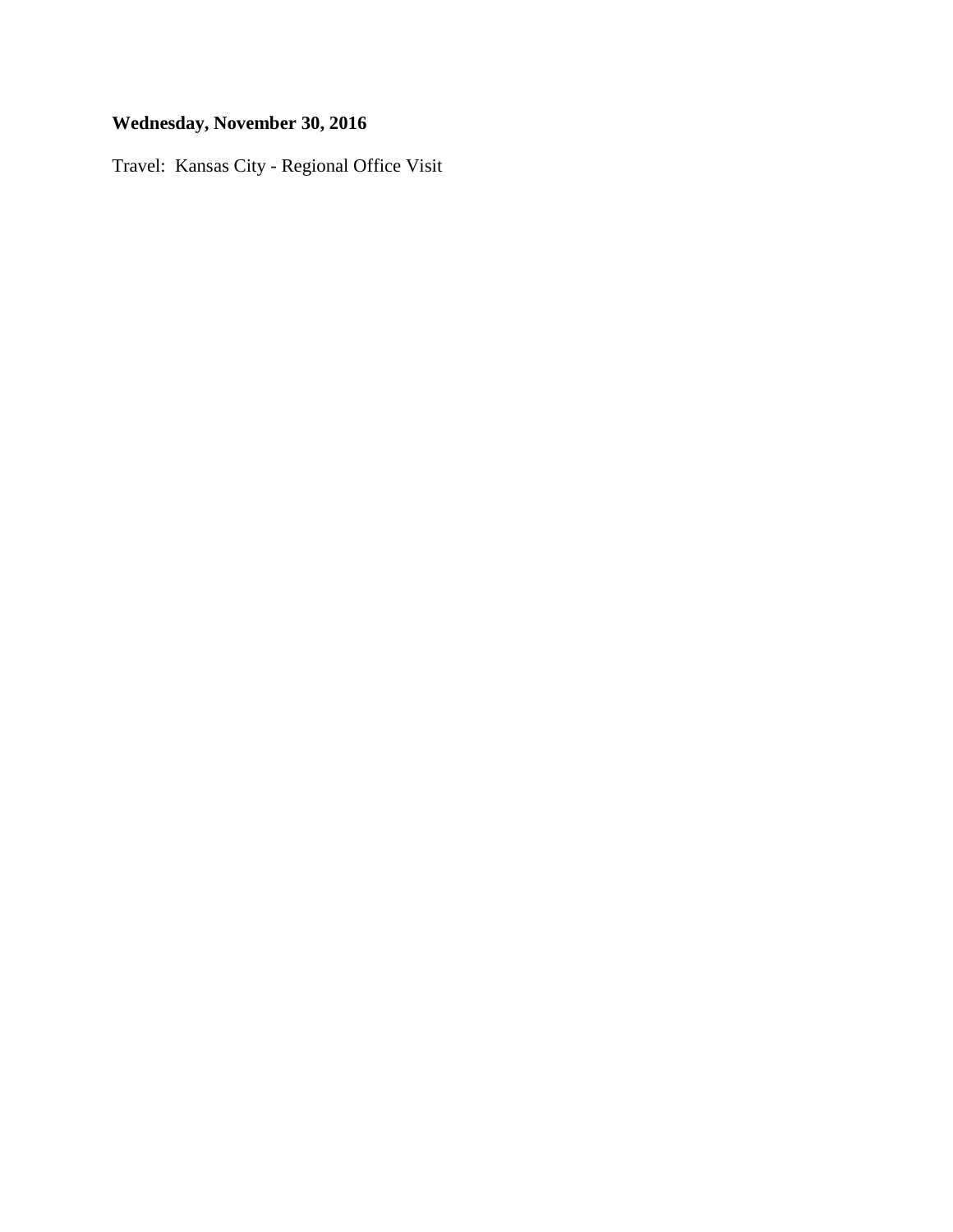#### **Chairman's Schedule December 2016**

| Thursday, December 1, 2016<br>8:30 AM | Meeting w/staff                                                                                                                                                                                                                                                                                                                                                                                                                                                                                                                   |
|---------------------------------------|-----------------------------------------------------------------------------------------------------------------------------------------------------------------------------------------------------------------------------------------------------------------------------------------------------------------------------------------------------------------------------------------------------------------------------------------------------------------------------------------------------------------------------------|
| 10:00 AM                              | Attend FFIEC Council Meeting, FRB                                                                                                                                                                                                                                                                                                                                                                                                                                                                                                 |
| 12:00 PM                              | Lunch w/FRB Governor Tarullo and<br><b>OCC Comptroller Curry</b>                                                                                                                                                                                                                                                                                                                                                                                                                                                                  |
| 2:00 PM                               | Attend FBICC Senior Leaders' Meeting, US<br>Treasury                                                                                                                                                                                                                                                                                                                                                                                                                                                                              |
| Friday, December 2, 2016              |                                                                                                                                                                                                                                                                                                                                                                                                                                                                                                                                   |
| 9:00 AM                               | Meeting w/Financial Supervisory<br>Commission (Taiwan):<br>Tien-Mu Huang, Vice Chairman<br>Hsou-Yuan Chuang, Deputy Director-<br>General of Banking Bureau<br>Chen-Chang Tong, Deputy Director-<br>General, Banking Bureau<br>Hsu-Jean Chiu, Director General,<br>Department of Planning<br><b>Central Deposit Insurance Corporation:</b><br>Paul C.D. Lei, Chairman<br>Li-Fang Chuang, Deputy Director<br><b>Financial Supervisory Commission (New</b><br>York): Fiona Hui-Fen Su, Director<br>Tom Jen-Hsum Chen, Senior Officer |
| 10:00 APM                             | Meeting w/staff                                                                                                                                                                                                                                                                                                                                                                                                                                                                                                                   |
| 11:00 AM                              | Meeting w/staff                                                                                                                                                                                                                                                                                                                                                                                                                                                                                                                   |
| 11:30 AM                              | Meeting w/staff                                                                                                                                                                                                                                                                                                                                                                                                                                                                                                                   |
| 12:00 PM                              | Meeting w/staff                                                                                                                                                                                                                                                                                                                                                                                                                                                                                                                   |
| 1:00 PM                               | Lunch w/Vice Chairman Fischer, FRB                                                                                                                                                                                                                                                                                                                                                                                                                                                                                                |
| 3:00 PM                               | Meeting w/staff                                                                                                                                                                                                                                                                                                                                                                                                                                                                                                                   |
| 4:00 PM                               | Meeting w/staff                                                                                                                                                                                                                                                                                                                                                                                                                                                                                                                   |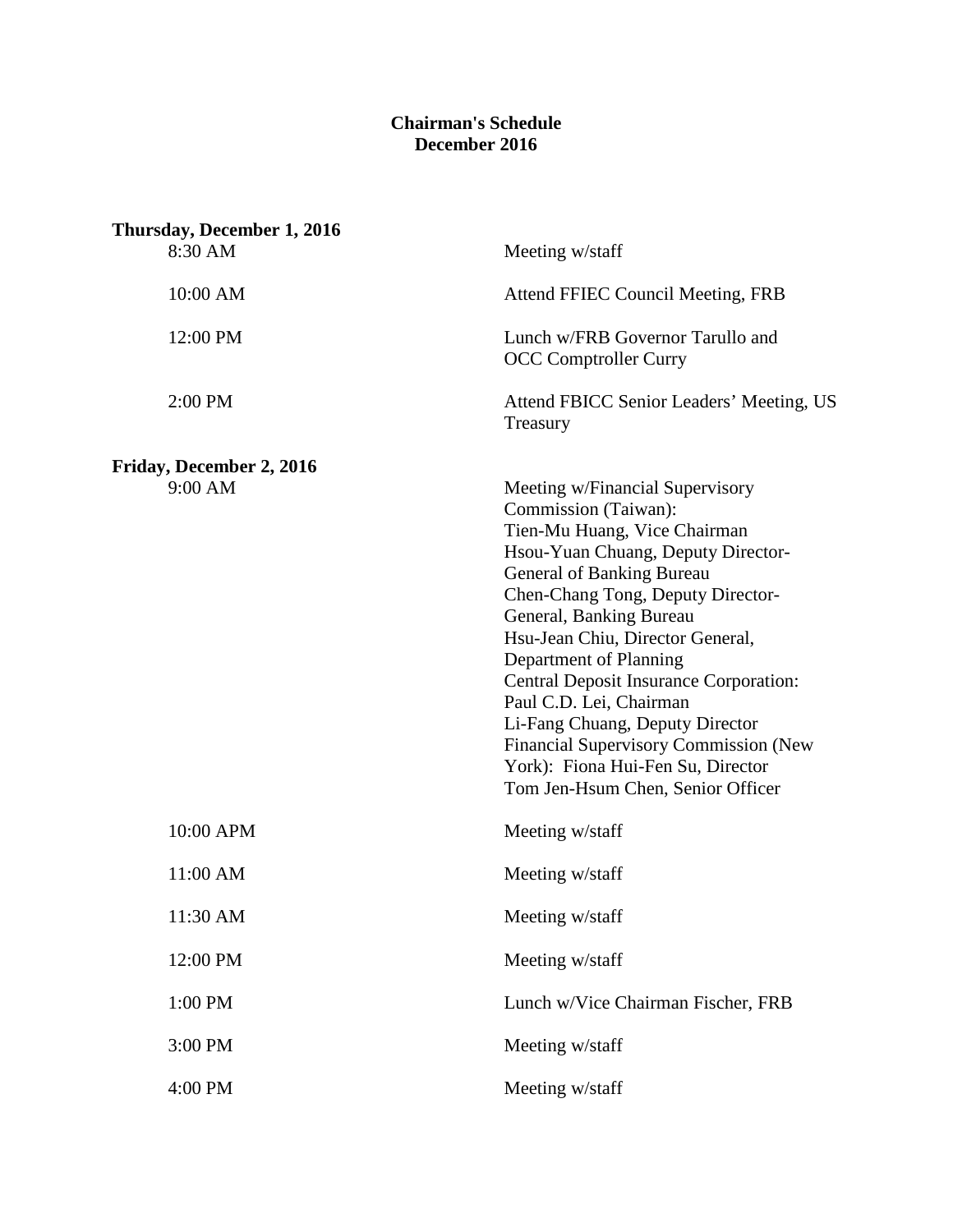| 4:30 PM                                     | Meeting w/staff                              |
|---------------------------------------------|----------------------------------------------|
| 5:00 PM                                     | Meeting w/staff                              |
| <b>Monday, December 5, 2016</b><br>8:00 AM  | Meet w/staff                                 |
| 9:00 AM                                     | Meeting w/staff                              |
| 9:30 AM                                     | Meeting w/staff                              |
| 10:30 AM                                    | Meeting w/staff                              |
| 11:00 AM                                    | Meeting w/staff                              |
| 11:30 AM                                    | Meeting w/staff                              |
| 12:30 PM                                    | Meeting w/staff                              |
| 1:00 PM                                     | Meeting w/staff                              |
| 1:30 PM                                     | Meeting w/staff                              |
| 2:00 PM                                     | Meeting w/staff                              |
| 3:00 PM                                     | Meeting w/staff                              |
| 4:00 PM                                     | Meeting w/staff                              |
| 5:00 PM                                     | Meeting w/staff                              |
| <b>Tuesday, December 6, 2016</b><br>9:00 AM | Meeting w/staff                              |
| 10:00 AM                                    | Meeting w/staff                              |
| 10:30 AM                                    | Meeting w/staff                              |
| 11:00 AM                                    | Meeting w/staff                              |
| 12:00 PM                                    | Lunch w/Antonio Weiss,<br><b>US</b> Treasury |
| 1:00 PM                                     | Meeting w/staff                              |
| 1:30 PM                                     | Meeting w/staff                              |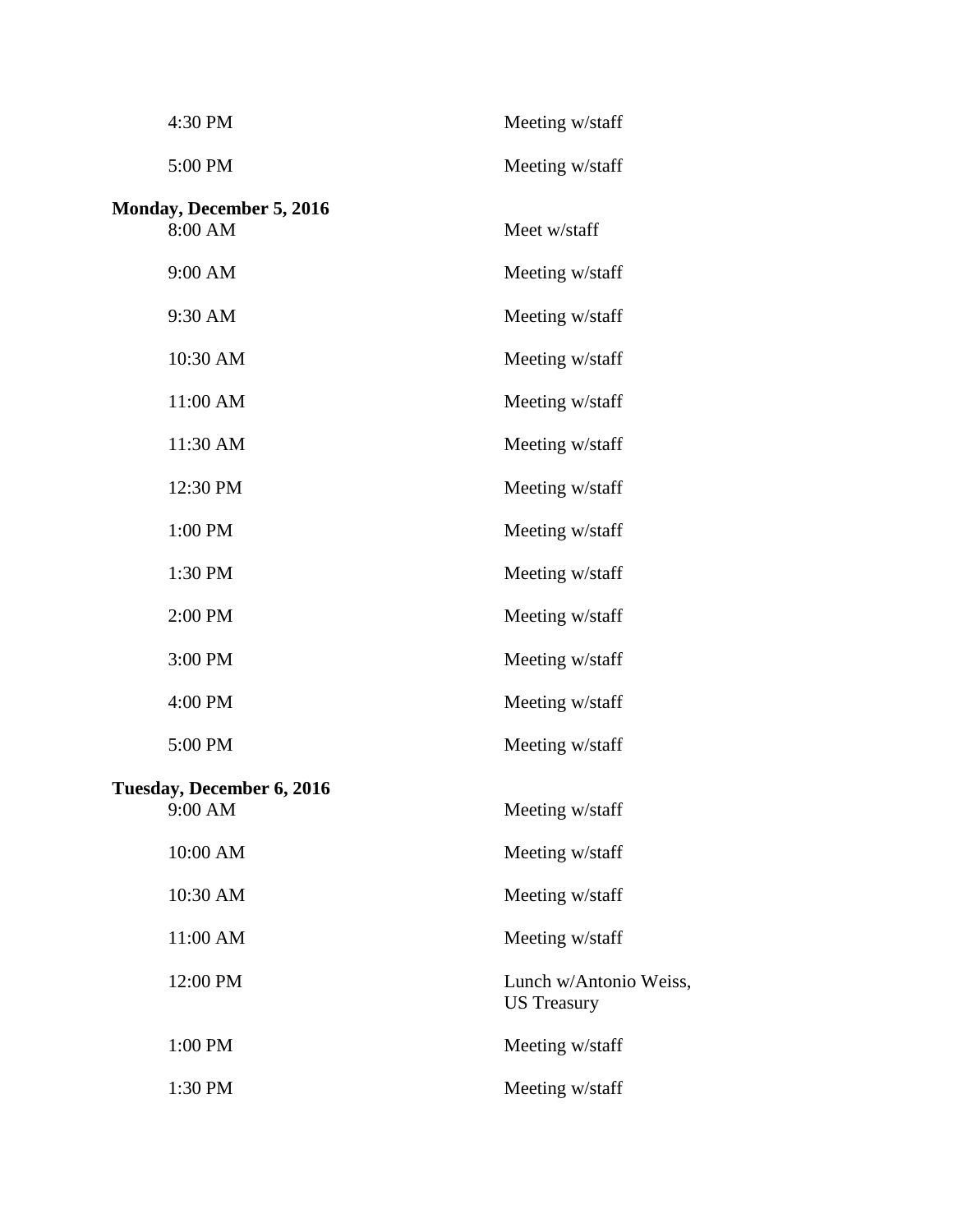| 2:00 PM                            | Meeting w/staff                                                 |
|------------------------------------|-----------------------------------------------------------------|
| 3:00 PM                            | Meeting w/staff                                                 |
| 4:00 PM                            | Meeting w/staff                                                 |
| 4:30 PM                            | Meeting w/staff                                                 |
| <b>Wednesday, December 7, 2016</b> |                                                                 |
| 9:00 AM                            | Meeting w/staff                                                 |
| 9:30 AM                            | Meeting w/staff                                                 |
| 10:00 AM                           | Meeting w/staff                                                 |
| 3:30 PM                            | Meeting w/Senator Sherrod Brown,<br>Hart Senate Office Building |
| Thursday, December 8, 2016         |                                                                 |
| 11:00 AM                           | Meeting w/staff                                                 |
| 12:00 PM                           | Lunch w/Ed Silverman                                            |
| 2:30 AM                            | Meeting w/staff                                                 |
| 3:00 PM                            | Meeting w/staff                                                 |
| 4:00 PM                            | Meeting w/staff                                                 |
| 4:30 PM                            | Meeting w/staff                                                 |
| Friday, December 9, 2016           |                                                                 |
| 10:00 AM                           | Meeting w/staff                                                 |
| Monday, December 12, 2016          |                                                                 |
| 9:30 AM                            | Meeting w/staff                                                 |
| 10:00 AM                           | Meeting w/staff                                                 |
| 10:30 AM                           | Meeting w/staff                                                 |
| 11:00 AM                           | Meeting w/staff                                                 |
| 12:00 PM                           | Meeting w/staff                                                 |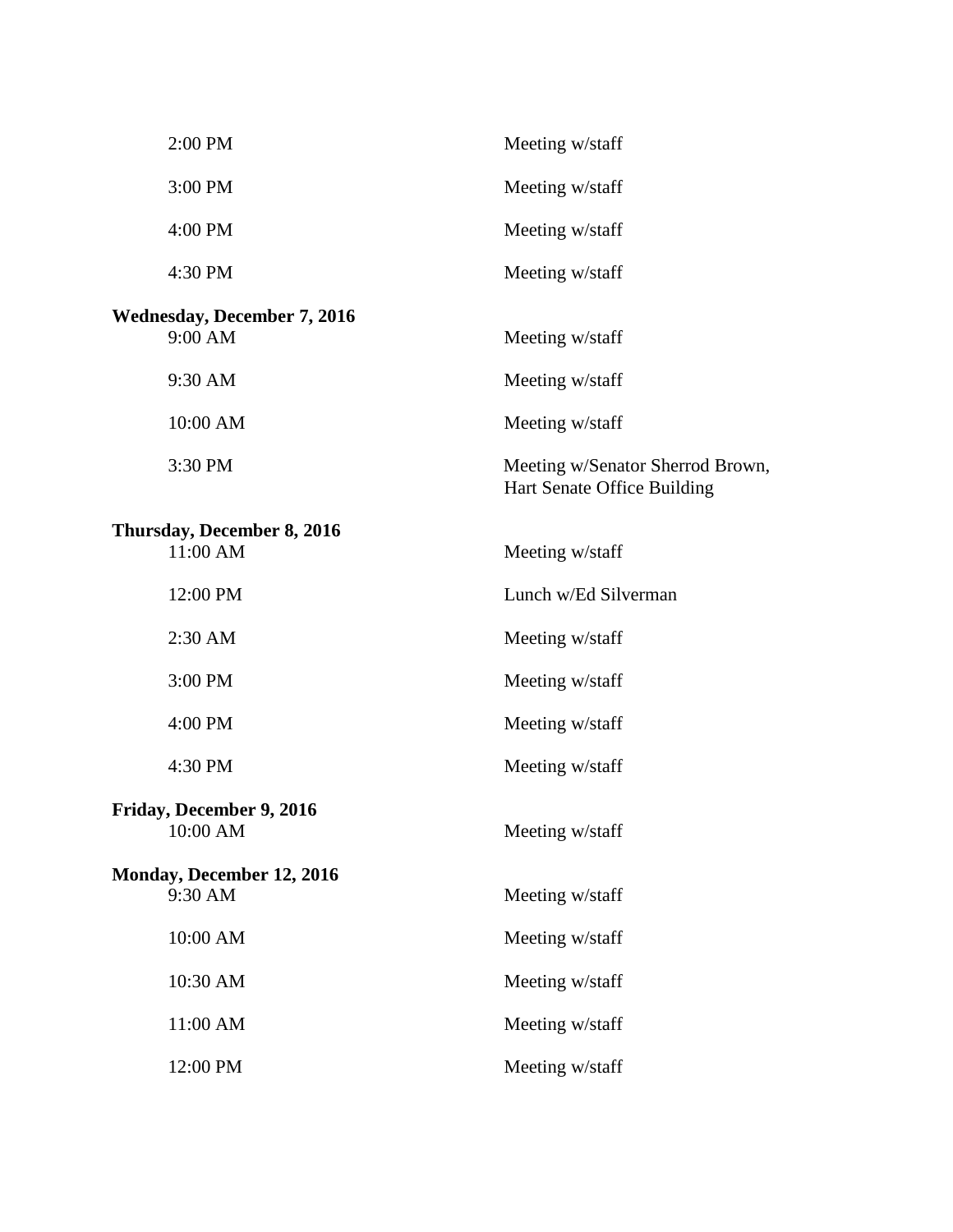| 12:30 PM                                       | Meeting w/staff                                                                               |
|------------------------------------------------|-----------------------------------------------------------------------------------------------|
| 1:30 PM                                        | Meeting w/staff                                                                               |
| 2:00 PM                                        | Meeting w/Dave Baris, President, AABD<br>and Ed Crosland and Jim Butera, Jones<br>Walker, LLP |
| 3:00 PM                                        | Meeting w/staff                                                                               |
| 4:00 PM                                        | Meeting w/staff                                                                               |
| Tuesday, December 13, 2016<br>10:00 AM         | <b>Board of Directors Meeting</b>                                                             |
| 12:00 PM                                       | Lunch w/ CFPB Director Cordray                                                                |
| 4:30 PM                                        | Meeting w/staff                                                                               |
| <b>Wednesday, December 14, 2016</b><br>9:00 AM | Meeting w/staff                                                                               |
| 11:00 AM                                       | Meeting w/staff                                                                               |
| 12:00 PM                                       | Meeting w/staff                                                                               |
| 12:30 PM                                       | Meeting w/staff                                                                               |
| 1:30 PM                                        | Meeting w/staff                                                                               |
| 2:30 PM                                        | Meeting w/staff                                                                               |
| Thursday, December 15, 2016<br>7:30 AM         | Breakfast w/OCC Comptroller Curry                                                             |
| 9:30 AM                                        | Meeting w/staff                                                                               |
| 11:30 PM                                       | Meeting w/FDIC Vice Chairman Hoenig                                                           |
| 12:30 PM                                       | Lunch w/FRB Chairman Yellen                                                                   |
| 2:00 PM                                        | Meeting w/staff                                                                               |
| 2:30 PM                                        | Meeting w/staff                                                                               |
| 4:30 PM                                        | Meeting w/staff                                                                               |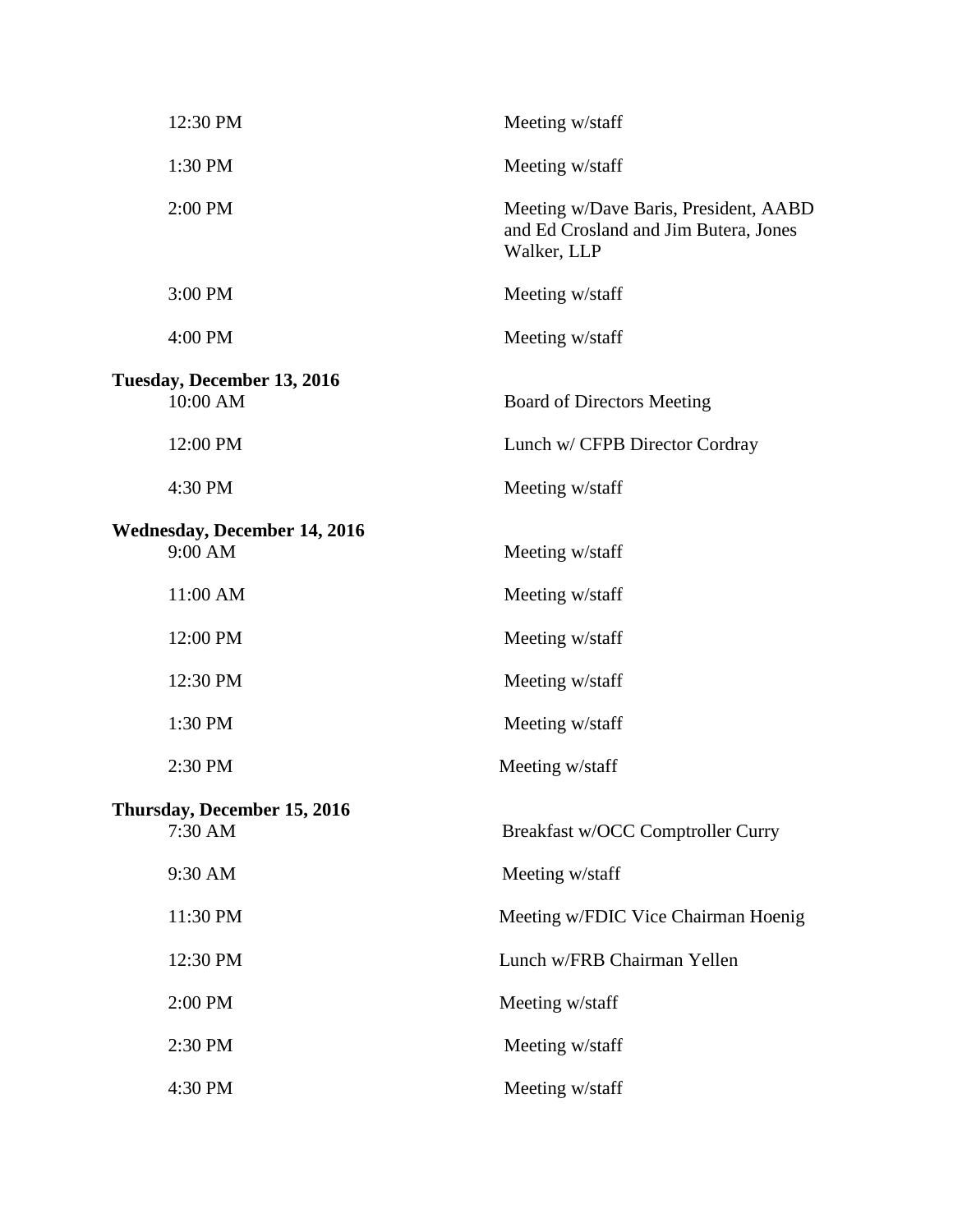| Friday, December 16, 2016  |                                        |
|----------------------------|----------------------------------------|
| 9:00 AM                    | Meeting w/staff                        |
| 10:00 AM                   | Meeting w/staff                        |
| 10:30 AM                   | Meeting w/staff                        |
| 11:00 AM                   | Meeting w/staff                        |
| 1:00 PM                    | Meeting w/staff                        |
| 3:00 PM                    | Meeting w/staff                        |
| 3:30 PM                    | Meeting w/staff                        |
| 4:30 PM                    | Meeting w/staff                        |
| Monday, December 19, 2016  |                                        |
| 9:00 AM                    | Meeting w/staff                        |
| 9:30 AM                    | Meeting w/staff                        |
| 10:15 AM                   | Meeting w/staff                        |
| 11:30 AM                   | Meeting w/staff                        |
| 12:00 PM                   | Lunch w/Paul Nash, Chief of Staff, OCC |
| 1:30 PM                    | Meeting w/staff                        |
| 2:00 PM                    | Meeting w/staff                        |
| 2:30 PM                    | Meeting w/staff                        |
| 3:00 PM                    | Meeting w/staff                        |
| 4:30 PM                    | Meeting w/staff                        |
| Tuesday, December 20, 2016 |                                        |
| 8:00 AM                    | Meeting w/staff                        |
| 9:30 AM                    | Meeting w/staff                        |
| 10:00 AM                   | Meeting w/staff                        |
| 11:00 AM                   | Meeting w/staff                        |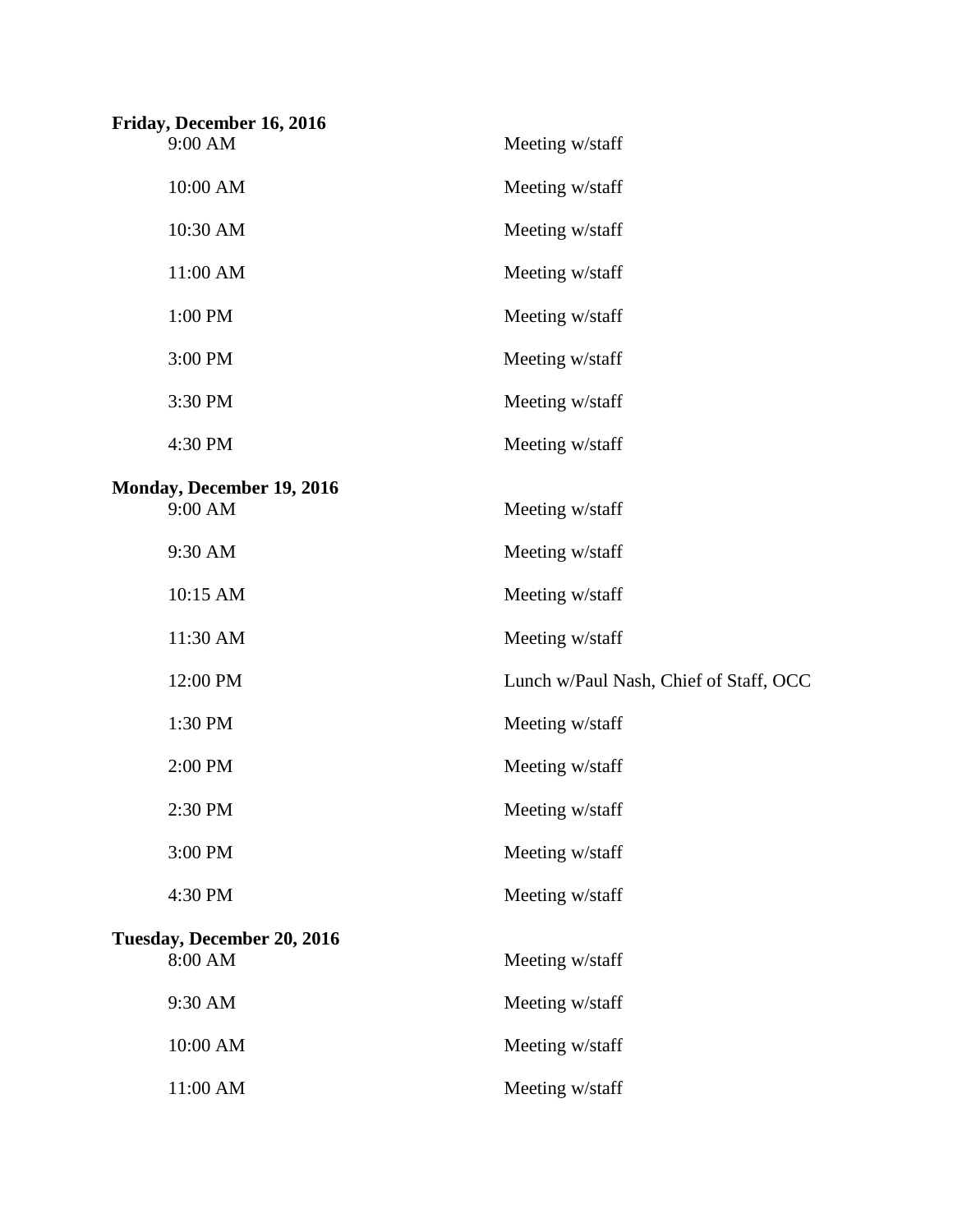| 1:00 PM                             | Meeting w/staff                                      |
|-------------------------------------|------------------------------------------------------|
| 1:00 PM                             | Meeting w/staff                                      |
| 2:00 PM                             | Meeting w/staff                                      |
| 2:30 PM                             | Meeting w/staff                                      |
| 3:00 PM                             | Meeting w/staff                                      |
| 3:30 PM                             | Meeting w/staff                                      |
| 4:30 PM                             | Meeting w/staff                                      |
| <b>Wednesday, December 21, 2016</b> |                                                      |
| 9:30 AM                             | Meeting w/staff                                      |
| 10:30 AM                            | Meeting w/staff                                      |
| 11:30 AM                            | Meeting w/staff                                      |
| 12:00 PM                            | Meeting w/staff                                      |
| 12:30 PM                            | Lunch w/Pat Mulloy                                   |
| 2:00 PM                             | Meeting w/FDIC Alumni Association<br>Representatives |
| 2:30 PM                             | Meeting w/staff                                      |
| Thursday, December 22, 2016         |                                                      |
| 8:00 AM                             | Meeting w/staff                                      |
| 9:30 AM                             | Meeting w/staff                                      |
| 1:30 PM                             | Meeting w/staff                                      |
| 3:30 PM                             | Meeting w/Secretary Lew,<br><b>US</b> Treasury       |
| Friday, December 23, 2016           |                                                      |
| 8:30 AM                             | Breakfast w/Eugene Ludwig,<br>Promontory             |
| 10:00 AM                            | Meeting w/staff                                      |